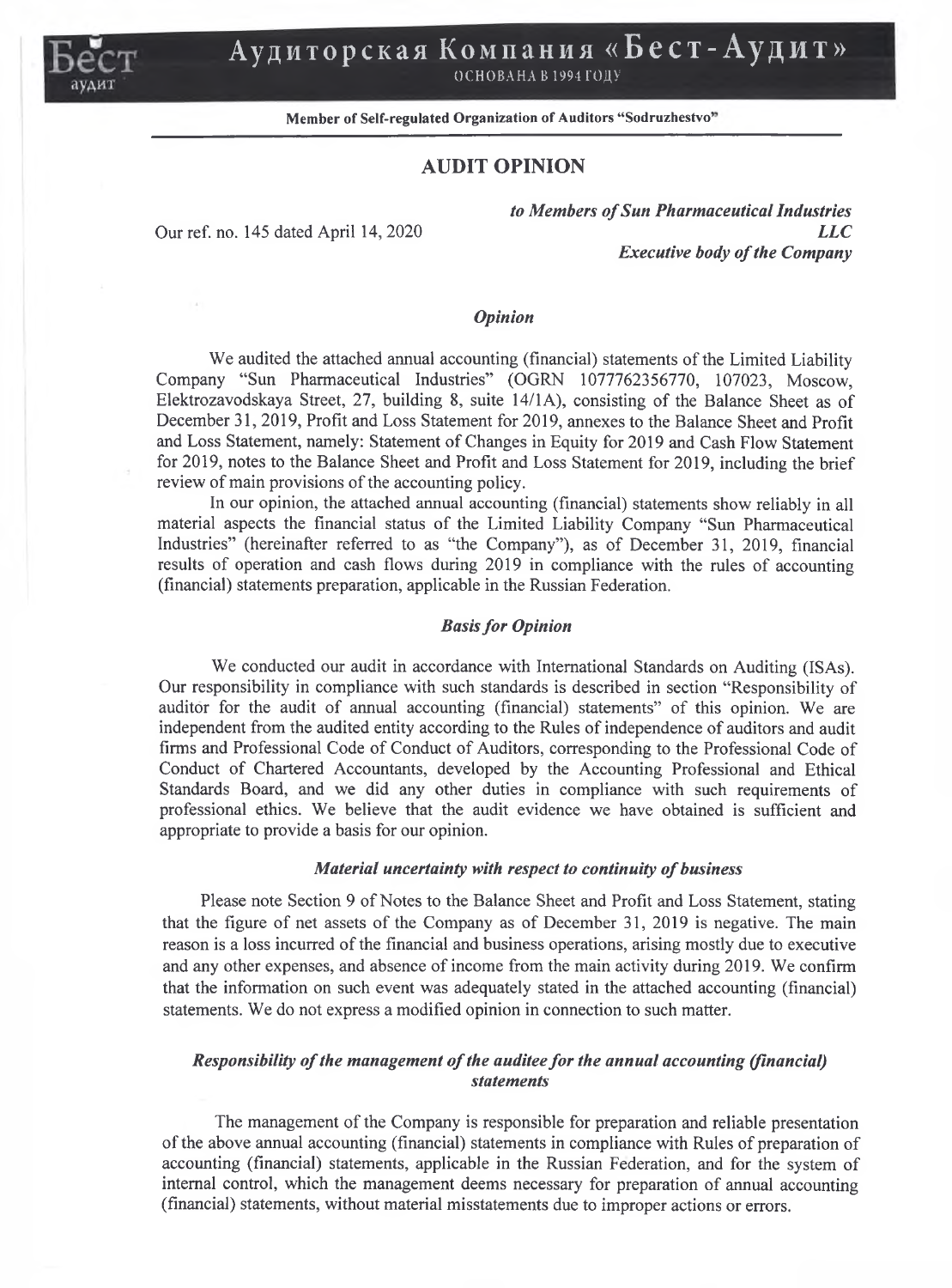When preparing the annual accounting (financial) statements, the management of the Company bears the responsibility for assessment of ability of the audited entity to continue without interruptions its business, for disclosure in respective cases of data, referred to continuity of business, and for preparation of statements on the basis of assumption on continuity of business, except for the cases, when the management intends to wind up the audited entity, terminate its operations or when they do not have any real alternative, except for liquidation or termination of business.

#### *Auditor's Responsibilities for the Audit of the Accounting (Financial) Statements*

Our purpose is to obtain reasonable assurance about whether the annual accounting (financial) statements are free of material misstatements due to improper actions or errors, and preparation of audit report containing our opinion. The reasonable assurance is a high level assurance, but it is not a guarantee that the audit, conducted in compliance with IAS, always detects the material misstatements, if any. Misstatements can arise from fraud or error and are considered material if, individually or in the aggregate, they could reasonably be expected to influence the economic decisions of users taken on the basis of these annual accounting (financial) statements.

As part of an audit in accordance with International Standards of Audit, we exercise professional judgment and maintain professional skepticism throughout the audit. In addition, we:

- a) reveal and assess risks of material misstatements of annual accounting (financial) statements due to improper actions or errors; develop and implement audit procedures in response to such risks; obtain audit evidences, being sufficient and proper, in order to serve as basis for our opinion. The risk of non-revealing of a material misstatement as a result of improper actions is higher than the risk of non-revealing of a material misstatement as a result of error, as improper actions may comprise concert, forgery, willful omission, misrepresentation of information or actions in circumvention of internal control system;
- b) Obtain an understanding of internal control relevant to the audit in order to design audit procedures that are appropriate in the circumstances, but not for the purpose of expressing an opinion on the effectiveness of the auditee's internal control.
- c) assess proper nature of the applied accounting policy, validity of accounting judgments and respective information disclosure, prepared by the management of the audited entity;
- d) conclude on lawfulness of application by the management of the audited entity of assumption on continuity of business, and on the basis of obtained audit evidences conclusion on whether there is a material uncertainty in connection with events or conditions, probably resulting in material doubts in ability of the audited entity to continue its business without interruptions. If we arrive at a conclusion on availability of material uncertainty, we should draw attention in our audit report to a respective information disclosure in the annual accounting (financial) statements or, if such information disclosure is not due, we should modify our opinion. Our conclusions are based on the audit evidence obtained up to the date of our auditor's report. However, future events or conditions may cause the auditee to cease to continue as a going concern.
- e) assess the representation of the annual (financial) statements in general, its structure and contents, including disclosure of information, and whether the annual accounting (financial) statements represents the underlying operations and events as to ensure their reliable presentation.

We communicate with the management of the auditee, bringing to their notice, among other matters, the planned scope and timing of the audit and significant audit findings, including any significant deficiencies in internal control that we identify during our audit.

#### **Audit company:**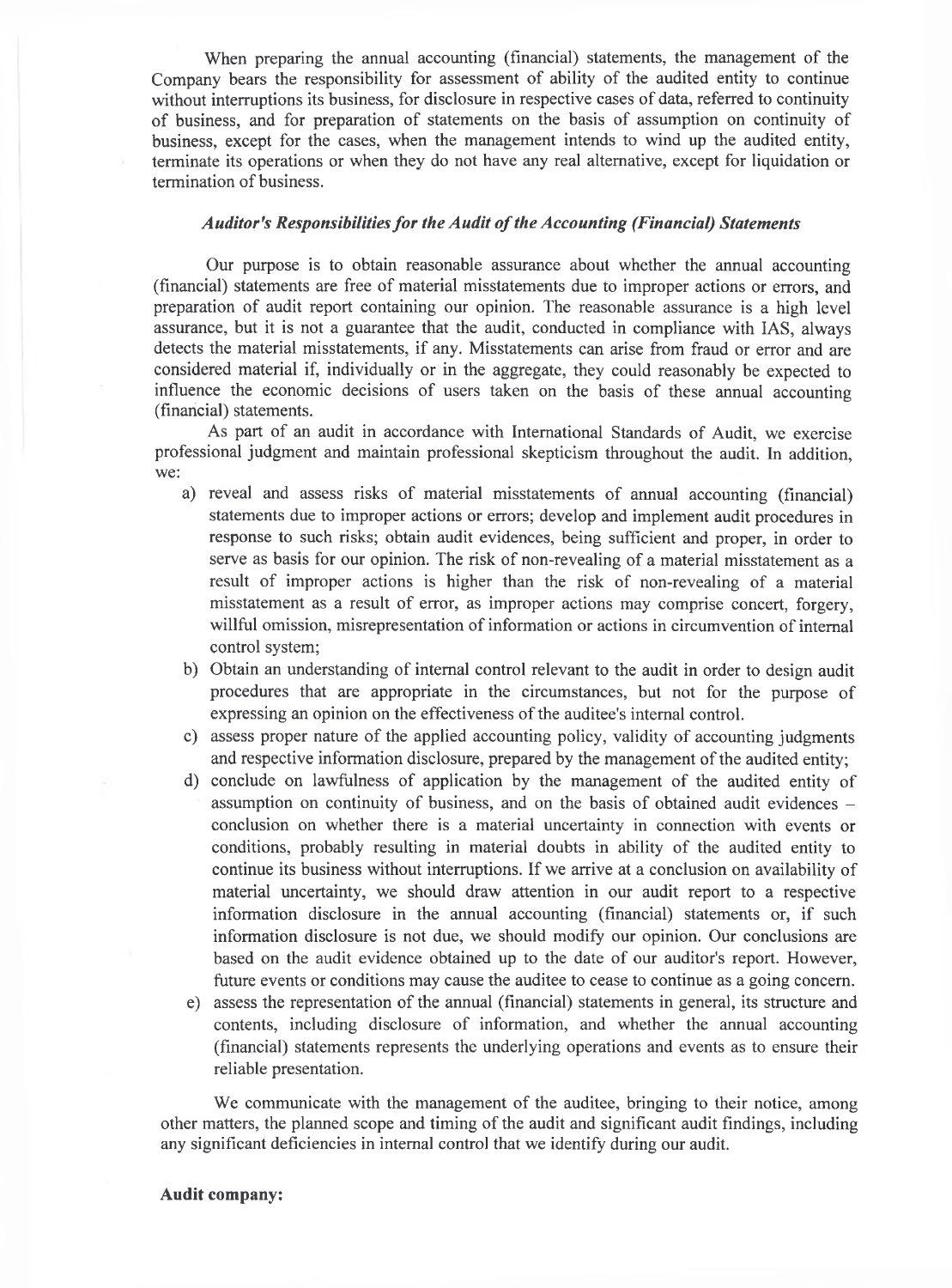Audit firm: Joint Stock Company "Audit Company "Best-Audit", OGRN 1027700591027, 117420, Moscow, Profsoyuznaya Street, 57, 7th floor, suite II, office 56 Member of Self-regulated Organization of Auditors "Sodruzhestvo", ORNZ (Principal Number of Registration Entry) 12006025637

General Director /signed/ M.E. Egorov *(Qualification Certificate No. 03-000007, ORNZ (Principal Number of Registration Entry 22006110238)*

April 14, 2020

Seal: Joint Stock Company "Audit Company "Best-Audit"

True Copy

Director /signed/ /O.V. Syrkasheva/

14.04.2020

Seal: Sun Pharmaceutical Industries Limited, Limited Liability Company, Moscow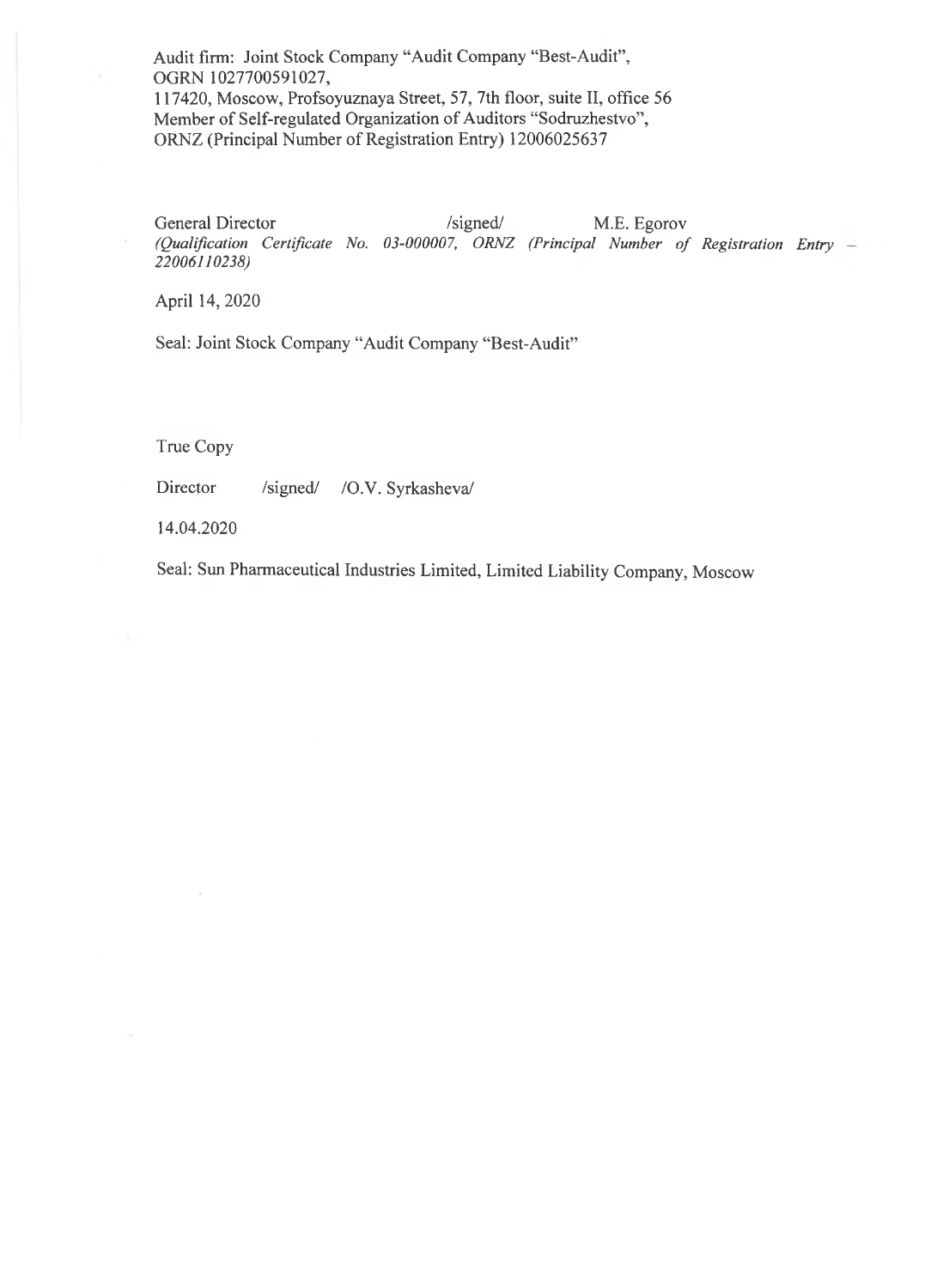|              | <b>Balance Sheet</b>                                                                        |                |                          |                          |                 |
|--------------|---------------------------------------------------------------------------------------------|----------------|--------------------------|--------------------------|-----------------|
|              | December 31<br>as of                                                                        | <b>2019</b>    |                          |                          | Codes           |
|              |                                                                                             |                | Form according to OKUD   |                          | 0710001         |
|              |                                                                                             |                | Date (day, month, year)  | 31                       | 2019<br>$12-12$ |
|              |                                                                                             |                | According to             |                          |                 |
| Company      | Limited Liability Company "Sun Pharmaceutical Industries"                                   |                |                          | <b>OKPO</b>              | 83236036        |
|              | Taxpayer identification number                                                              |                |                          | <b>INN</b>               | 7728638440      |
|              |                                                                                             |                |                          | Acc. to                  |                 |
|              | Authorized business<br>Wholesale trade in pharmaceuticals and medical goods                 |                |                          | <b>OKVED</b>             | 46.46.1         |
|              | Incorporation form/ownership                                                                |                |                          |                          |                 |
|              |                                                                                             |                |                          | Acc. to                  |                 |
|              | Limited Liability Company/Joint private and foreign property                                |                | <b>OKOPF/OKFS</b>        | 12300                    | 34              |
|              | Unit of measurement: thousand rubles                                                        |                | Acc. to OKEI             |                          | 384             |
|              | Location (address): 107023, Moscow, Elektrozavodskaya Street, No. 27, bldg. 8, office 14/1A |                |                          |                          |                 |
|              | The accounts are subject to mandatory audit                                                 |                | Yes                      | V.<br><b>NONE</b>        |                 |
|              | Name of audit firm/surname, name, patronymic (if any)                                       |                |                          |                          |                 |
|              | of individual auditor                                                                       |                |                          |                          |                 |
|              | Taxpayer identification number of audit firm/individual                                     |                |                          |                          |                 |
| auditor      |                                                                                             |                |                          | <b>TIN</b>               |                 |
|              | Principal state registration number of audit firm/individual                                |                |                          |                          |                 |
| auditor      |                                                                                             |                |                          | OGRN/ OGRNIP             |                 |
|              |                                                                                             |                |                          |                          |                 |
| <b>Notes</b> | Indicator                                                                                   | Code           | As of                    | As of                    | As of           |
|              |                                                                                             |                | december<br>31, 2019     | December                 | December        |
|              | <b>ASSETS</b>                                                                               |                |                          | 31, 2018                 | 31, 2017        |
|              | <b>I. NON-CURRENT ASSETS</b>                                                                |                |                          |                          |                 |
|              | Intangibles assets                                                                          | 1110           | $\blacksquare$           | $\blacksquare$           |                 |
|              | Results of research and development                                                         | 1120           | $\overline{\phantom{a}}$ | $\blacksquare$           | ٠               |
|              | Intangible development assets                                                               | 1130           |                          | $\blacksquare$           | ٠               |
|              | Tangible development assets                                                                 | 1140           | $\overline{\phantom{a}}$ | $\overline{\phantom{a}}$ |                 |
| 1.1          | Fixed assets                                                                                | 1150           | $\blacksquare$           | $\overline{\phantom{a}}$ | 50              |
|              | including:                                                                                  | 1151           |                          | $\frac{1}{2}$            |                 |
|              | Machines and equipment (except for office                                                   |                |                          |                          |                 |
|              | machinery)                                                                                  |                |                          | ÷                        | 50              |
|              | Income-bearing investments in tangible                                                      | 1160           |                          |                          |                 |
|              | assets                                                                                      |                | 0                        | 0                        | $\bf{0}$        |
|              | <b>Financial investments</b>                                                                | 1170           | $\mathbf{0}$             | $\mathbf{0}$             | $\Omega$        |
|              | Deferred tax assets                                                                         | 1180           | 13 597                   | 14881                    | 10823           |
|              | Other non-current assets                                                                    | 1190           | $\bf{0}$                 | $\bf{0}$                 | $\theta$        |
|              | Total for section I<br><b>II. CURRENT ASSETS</b>                                            | 1100           | 13 597                   | 14 881                   | 10873           |
| 2.1          | Inventory                                                                                   | 1210           | 23                       | 23                       | 33              |
|              | including:                                                                                  |                |                          |                          |                 |
|              | Deferred income                                                                             | 12101          | 23                       | 23                       | 33              |
|              | Value added tax on purchased assets                                                         | 1220           |                          |                          |                 |
| 3.1          | Accounts receivable                                                                         | 1230           | 640                      | 413                      | 1 2 6 9         |
|              | including:                                                                                  |                |                          |                          |                 |
|              | Settlements with suppliers and contractors                                                  | 12301          | 224                      | 261                      | 441             |
|              | Taxes and levies payment                                                                    | 12302          | 329                      | 111                      | 685             |
|              | Settlements for social security                                                             | 12303          | 4                        | 41                       | 83              |
|              | Settlements with the staff for other                                                        | 12304          |                          |                          |                 |
|              | transactions                                                                                |                | 83                       |                          | 60              |
|              | Financial investments (except for cash                                                      | 1240           |                          |                          |                 |
|              | equivalents)                                                                                |                |                          |                          |                 |
|              | Cash and cash equivalents                                                                   | 1250           | 6681                     | 12 5 35                  | 16928           |
|              | including:                                                                                  |                |                          |                          |                 |
|              | Cash desk of the entity                                                                     | 12501          | $\sim$                   | $\sim$                   |                 |
|              | Current accounts                                                                            | 12502<br>12503 | 6 6 6 1                  | 12 504                   | 16 900          |
|              | Currency accounts<br>Other non-current assets                                               | 1260           | 20                       | 31                       | 28              |
|              | Total for section II                                                                        | 1200           | 7 3 4 4                  | 12971                    | 18 2 30         |
|              | <b>BALANCE</b>                                                                              | 1600           | 20 941                   | 27852                    | 29 10 3         |
|              |                                                                                             |                |                          |                          |                 |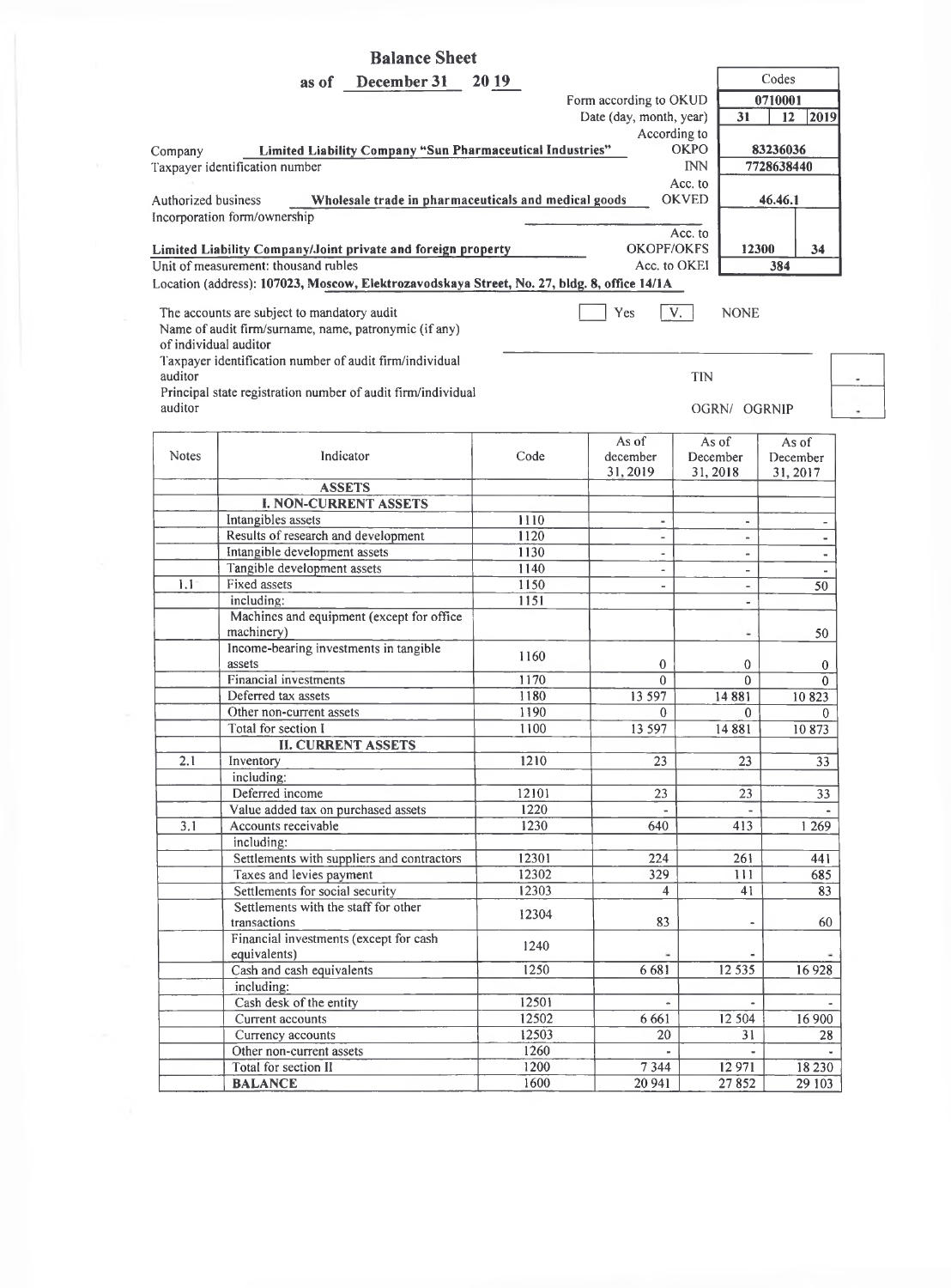| <b>Notes</b> | Line item                                                                              | Code  | as of<br>December 31,<br>2019 | as of December<br>31, 2018 | as of December<br>31, 2017 |
|--------------|----------------------------------------------------------------------------------------|-------|-------------------------------|----------------------------|----------------------------|
|              | <b>LIABILITIES</b>                                                                     |       |                               |                            |                            |
|              | <b>III. CAPITAL AND RESERVES</b>                                                       |       |                               |                            |                            |
|              | Authorized capital (joint capital, authorized fund,<br>contributions made by partners) | 1310  | 50                            | 50                         | 50                         |
|              | Treasury shares redeemed from the shareholders                                         | 1320  |                               |                            |                            |
|              | Revaluation of non-current assets                                                      | 1340  |                               |                            |                            |
|              | Additional capital (without revaluation)                                               | 1350  | 5 200                         | 5200                       | 5200                       |
|              | Reserve capital                                                                        | 1360  |                               |                            |                            |
|              | Undistributed profit (uncovered loss)                                                  | 1370  | (170840)                      | (176727)                   | (155246)                   |
|              | Total for section III                                                                  | 1300  | (165 590)                     | (171477)                   | (149996)                   |
|              | <b>IV. LONG-TERM LIABILITIES</b><br>Loans                                              | 1410  |                               |                            |                            |
|              | Deferred tax liabilities                                                               | 1420  |                               | $\theta$                   |                            |
|              | <b>Estimated liabilities</b>                                                           | 1430  |                               | $\Omega$                   | $\Omega$                   |
|              | Other liabilities                                                                      | 1450  | 80 307                        | 80 30 7                    | $\Omega$                   |
|              | Including:                                                                             |       |                               |                            |                            |
|              | Settlements with various debtors and creditors                                         | 1451  | 80 307                        | 80 30 7                    | 0                          |
|              | Total for section IV                                                                   | 1400  | 80 307                        | 80 30 7                    |                            |
|              | <b>V. SHORT-TERM LIABILITIES</b>                                                       |       |                               |                            |                            |
|              | Loans                                                                                  | 1510  | 105 800                       | 118 670                    | 98 3 44                    |
|              | including:                                                                             |       |                               |                            |                            |
|              | Non-current loans (in foreign exchange)                                                | 15101 | 105 240                       | 118 100                    | 97920                      |
|              | Interest on non-current loans (in foreign<br>exchange)                                 | 15102 | 560                           | 570                        | 424                        |
| 3.2          | Accounts payable                                                                       | 1520  | 201                           | $\overline{55}$            | 80 339                     |
|              | including:                                                                             |       |                               |                            |                            |
|              | Settlements with suppliers and contractors                                             | 15201 | 185                           | 41                         | 16                         |
|              | Settlements for taxes and levies                                                       | 15202 | 16                            | 4                          | 16                         |
|              | Settlements with various debtors and creditors                                         | 15203 |                               | $\mathbf 0$                | 80 307                     |
|              | Deferred income                                                                        | 1530  |                               | $\theta$<br>$\Omega$       |                            |
| 5            | <b>Estimated liabilities</b>                                                           | 1540  | 223                           | 297                        | 416                        |
|              | Other liabilities                                                                      | 1550  |                               |                            |                            |
|              | Total for section V                                                                    | 1500  | 106 224                       | 119 022                    | 179 099                    |
|              | <b>BALANCE</b>                                                                         | 1700  | 20 941                        | 27852                      | 29 103                     |

Syrkasheva Olga Manager */signature/* \_\_\_\_\_\_\_ Vladimirovna (signature) (surname and initials)

 $\degree$  10<sup>th</sup> of March 20 20

 $\tilde{\lambda}$ 

Round seal: "Sun Pharmaceutical Industries" Limited Moscow

 $\sim$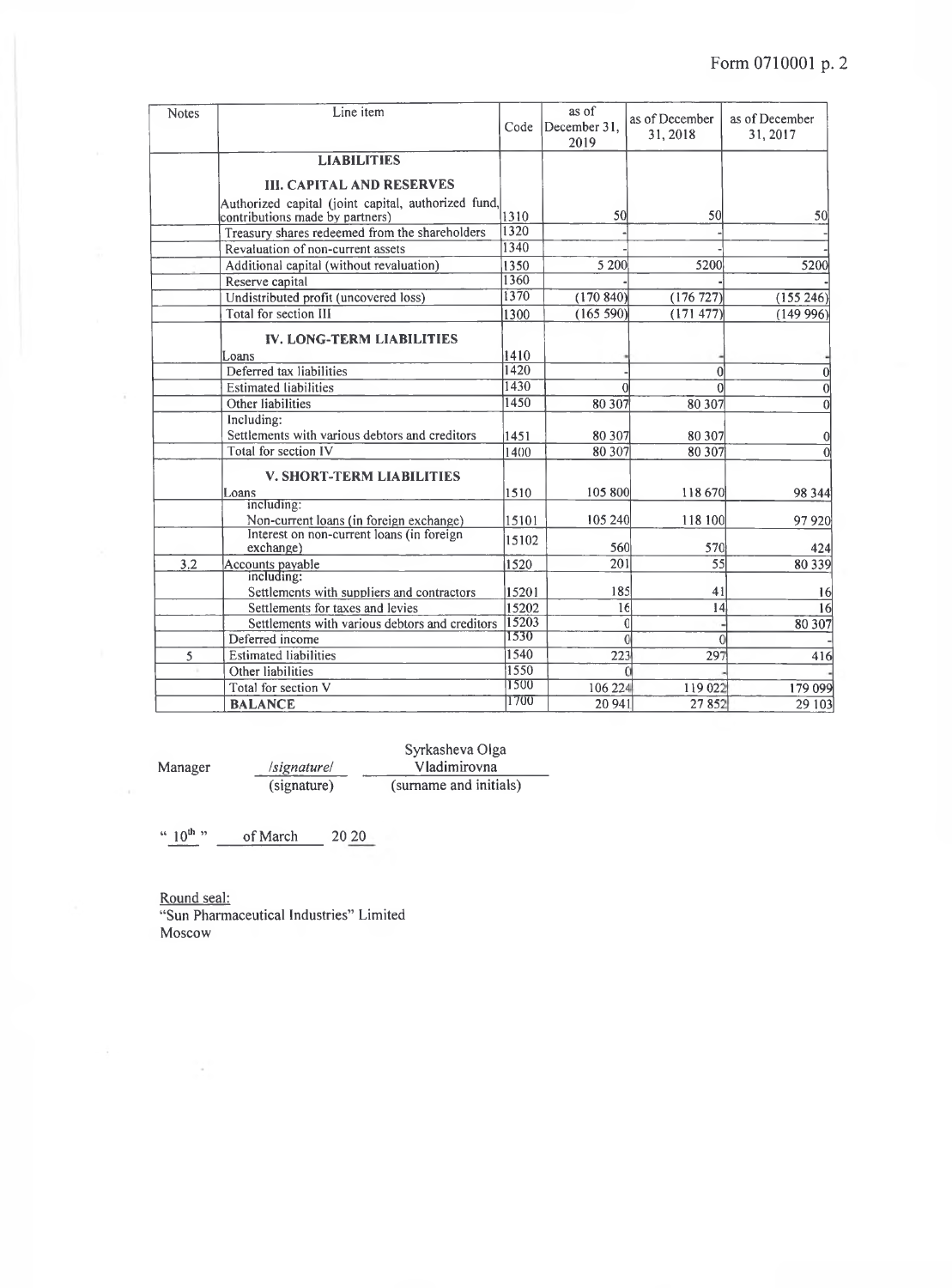# **Profit and Loss Statement**

 $\bar{\tau}$ 

|                                  | For January - December 2019                                     |                                 |       | Codes      |      |
|----------------------------------|-----------------------------------------------------------------|---------------------------------|-------|------------|------|
|                                  |                                                                 | Form acc to<br>OKUD             |       | 0710002    |      |
|                                  |                                                                 | Date (day,<br>month, year)      | 31    | 12         | 2019 |
| Entity                           | Limited Liability Company "Sun Pharmaceutical Industries"       | acc to OKPO                     |       | 83236036   |      |
| Taxpayer Identification Number   |                                                                 | <b>TIN</b>                      |       | 7728638440 |      |
| Types of economic<br>activity    | Wholesale trade in pharmaceuticals and medical<br>goods         | acc to<br><b>OKVED</b>          |       | 46.46.1    |      |
| Incorporation form/property form |                                                                 |                                 |       |            |      |
|                                  | Limited Liability Company / Joined private and foreign property | acc to<br><b>OKOPF/OKF</b><br>S | 12300 |            | 16   |
| Unit of measurement:             | in thousand rubles                                              | acc to OKEI                     |       | 384        |      |
|                                  |                                                                 |                                 |       |            |      |

 $\sqrt{ }$ 

| <b>Notes</b>   | Indicator                                           | Code  | For January -         | For January -  |
|----------------|-----------------------------------------------------|-------|-----------------------|----------------|
|                |                                                     |       | December 2019         | December 2018  |
|                | Earnings                                            | 2110  |                       |                |
| $\overline{4}$ | Cost of sales                                       | 2120  | $\tilde{\phantom{a}}$ | $\blacksquare$ |
|                | Gross profit (loss)                                 | 2100  |                       |                |
| 4              | <b>Business expenses</b>                            | 2210  |                       |                |
| $\overline{4}$ | Management expenses                                 | 2220  | (3855)                | (4775)         |
|                | including:                                          |       |                       |                |
|                | Depreciation of fixed assets                        | 2221  |                       | (50)           |
|                | Rent of office and warehouse premises               | 2222  | (1870)                | (2501)         |
|                | Audit                                               | 2223  | (100)                 | (114)          |
|                | <b>Salaries</b>                                     | 2224  | (1196)                | (1352)         |
|                | Insurance contributions                             | 2225  | (470)                 | (402)          |
|                | Other                                               | 2226  | (219)                 | (356)          |
|                | Profit (loss) of sales                              | 2200  | (3855)                | (4775)         |
|                | Profit from participation in other entities         | 2310  |                       |                |
|                | Interest receivable                                 | 2320  |                       |                |
|                | Interest payable                                    | 2330  | (55)                  | (53)           |
|                | including:                                          |       |                       |                |
|                | Interest accrued in compliance with Art 269 of      |       |                       |                |
|                | Tax Code of the Russian Federation                  | 23301 | (55)                  | (53)           |
|                | Other income                                        | 2340  | 19752                 | 8 2 8 0        |
|                | including:                                          |       |                       |                |
|                | Profit in the form of restored valuation provisions | 23401 |                       | 668            |
|                | Other operating income                              | 23402 | $\mathbf Q$           |                |
|                | <b>Exchange differences</b>                         | 23403 | 19742                 | 7555           |
|                | Income in form of written-off accounts payable      | 23404 |                       | 16             |
|                | Other unrealized income                             | 23405 | 1                     | 41             |
|                | Other expenses                                      | 2350  | (7387)                | (28991)        |
|                | including:                                          |       |                       |                |
|                | Expenses in form of created valuation provisions    | 23501 | (75)                  | (471)          |
|                | Expenses for bank services                          | 23502 | (78)                  | (77)           |
|                | Other operating costs                               | 23503 | $\overline{(9)}$      |                |
|                | <b>Exchange differences</b>                         | 23504 | (6820)                | (27822)        |
|                | Taxes and levies                                    | 23505 | (7)                   | (4)            |
|                | Other loss referred to the non-sale expenses        | 23506 | (398)                 | (617)          |
|                | Profit (loss) befory taxation                       | 2300  | 8455                  | (25539)        |
|                | Current income tax                                  | 2410  | (1284)                |                |
|                | Including ongoing tax liabilities                   |       |                       |                |
|                | (assets)                                            | 2421  | (877)                 | (1050)         |
|                | including:                                          |       |                       |                |
|                | Including ongoing tax liabilities (assets)          |       | (877)                 | (1050)         |
|                | Changes in deferred tax assets                      | 2430  |                       |                |
|                | Changes in deferred tax assets                      | 2450  | (1284)                | 4058           |
|                | including:                                          |       |                       |                |
|                | deferred tax assets                                 |       | (1284)                | 4058           |
|                | Other                                               | 2460  |                       |                |
|                | Net profit (loss)                                   | 2400  | 5 8 8 7               | (21481)        |
|                |                                                     |       |                       |                |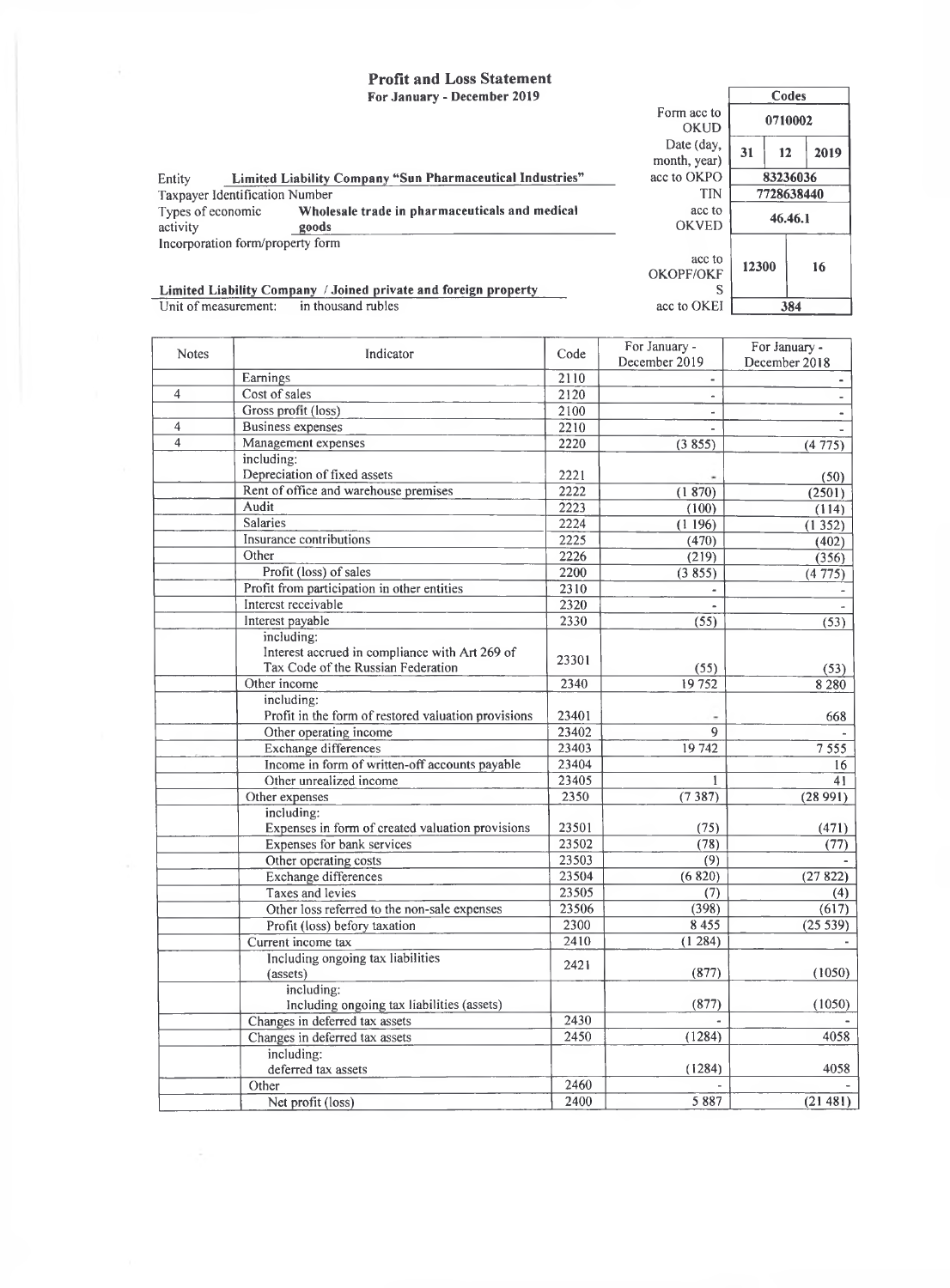| <b>Notes</b> | Indicator                                                                                             | Code | For January -<br>December 2019 | For January -<br>December 2018 |
|--------------|-------------------------------------------------------------------------------------------------------|------|--------------------------------|--------------------------------|
|              | <b>FOR REFERENCE ONLY</b>                                                                             |      |                                |                                |
|              | Result of revaluation of fixed assets, which are not<br>included into net profit (loss) of the period | 2510 | ۰                              |                                |
|              | Result of other transactions, not included<br>into the net profit (loss) of the period                | 2520 |                                |                                |
|              | Aggregate financial result for the period                                                             | 2500 | 5887                           | (21481                         |
|              | Basic earnings (loss) per share                                                                       | 2900 | $\qquad \qquad \blacksquare$   |                                |
|              | Diluted profit (loss) per share                                                                       | 2910 |                                |                                |

Syrkasheva Olga Manager */signature/* \_\_\_\_\_\_\_ Vladimirovna (signature) (surname and initials)

"  $10^{th}$ " of March 20 20

Round seal: "Sun Pharmaceutical Industries" Limited Moscow

Ň

 $\sim$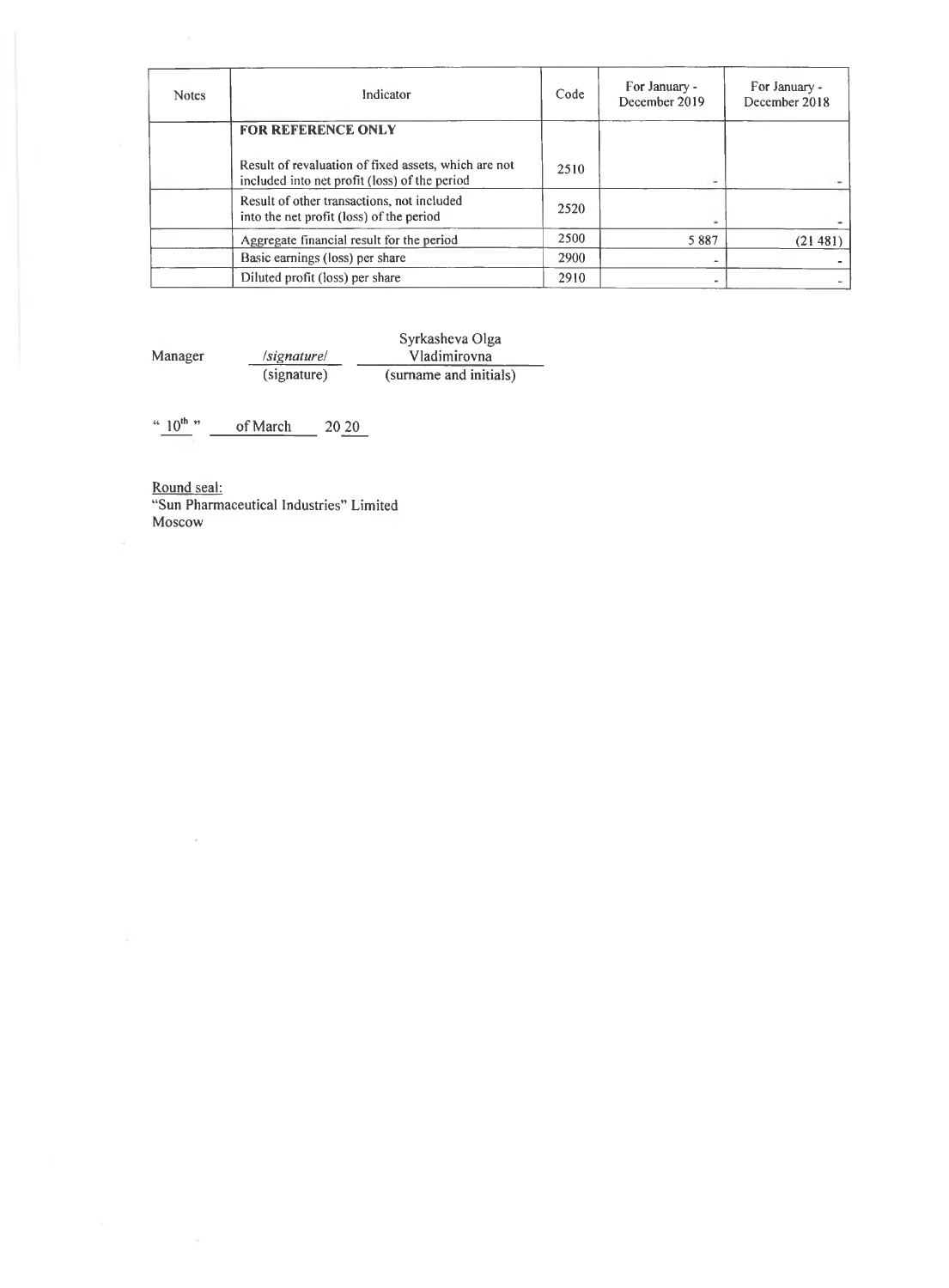# **Statement of changes in equity**

#### **For January - December 2019**

|                               | For January - December 2019                                       |                            |       | Codes      |      |
|-------------------------------|-------------------------------------------------------------------|----------------------------|-------|------------|------|
|                               |                                                                   | Form acc to OKUD           |       | 0710003    |      |
|                               |                                                                   | Date (day, month,<br>year) | 31    | 12         | 2019 |
| Entity                        | Limited Liability Company "Sun Pharmaceutical Industries"         | acc to OKPO                |       | 83236036   |      |
|                               | Taxpayer Identification Number                                    | TIN                        |       | 7728638440 |      |
| Types of economic<br>activity | Wholesale trade in pharmaceuticals and medical goods              | acc to<br><b>OKVED</b>     |       | 46.46.1    |      |
|                               | Incorporation form/property form                                  |                            |       |            |      |
|                               | Limited Liability Company /<br>Joint private and foreign property | acc to OKOPF/OKFS          | 12300 |            | 16   |
| Unit of measurement:          | in thousand rubles                                                | acc to OKEI                |       | 384        |      |

## *l .* **Capital flows**

| Indicator                                        | Code | Authorized<br>capital    | Treasury<br>shares<br>redeemed<br>from<br>shareholders | Additional<br>capital    | Surplus<br>fund | Undistributed profit<br>(uncovered loss) | Total                    |
|--------------------------------------------------|------|--------------------------|--------------------------------------------------------|--------------------------|-----------------|------------------------------------------|--------------------------|
| Amount of capital as of December 31, 2017        | 3100 | 50                       | $\overline{\phantom{a}}$                               | 5200                     |                 | (155 246)                                | (149996)                 |
| For 2018                                         |      |                          |                                                        |                          |                 |                                          |                          |
| Increase of capital - total:                     | 3210 | $\sim$                   | $\sim$                                                 | ۰                        | ۰               | $\overline{\phantom{a}}$                 | ۰                        |
| including:                                       |      |                          |                                                        |                          |                 |                                          |                          |
| net profit                                       | 3211 | X                        | x                                                      | X                        | X               |                                          |                          |
| revaluation of property                          | 3212 | X                        | X                                                      |                          | X               |                                          |                          |
|                                                  |      |                          |                                                        |                          |                 |                                          |                          |
| profit directly referred to the capital increase | 3213 | $\bf{X}$                 | X                                                      | $\overline{\phantom{a}}$ | X               | $\,$                                     | $\sim$                   |
| additional issue of shares                       | 3214 | ٠                        | $\overline{\phantom{a}}$                               | $\overline{\phantom{a}}$ | X               | X                                        | $\overline{\phantom{a}}$ |
| increase of nominal value of shares              | 3215 | $\overline{a}$           | $\overline{\phantom{a}}$                               | $\blacksquare$           | X               |                                          | x                        |
| corporate restructuring of the legal entity      | 3216 | $\overline{\phantom{a}}$ | $\,$                                                   | $\sim$                   |                 |                                          |                          |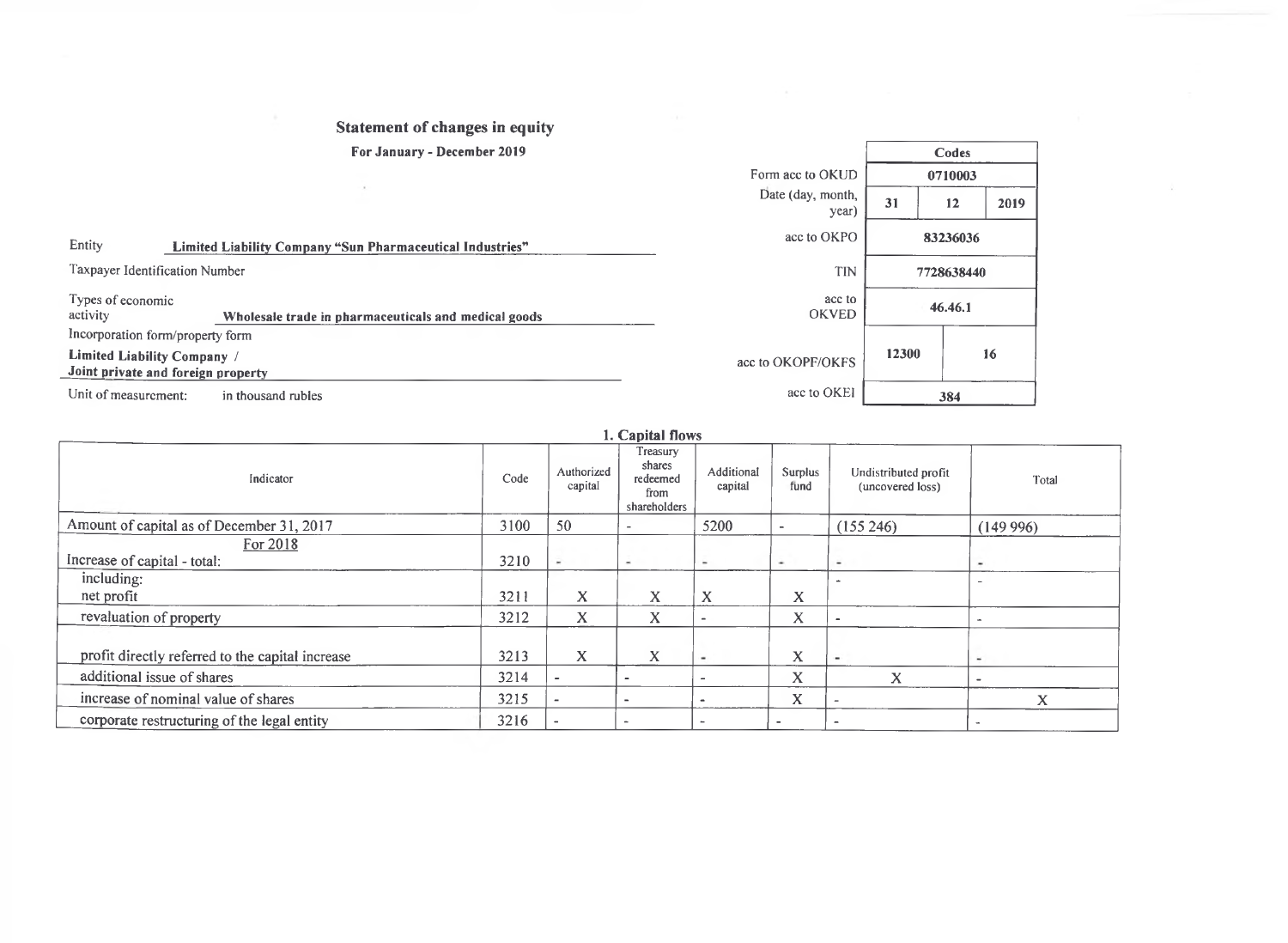| Indicator                                         | Code | Authorized capital       | Treasury shares<br>redeemed from<br>shareholders | Additional capital       | Surplus fund             | Undistributed profit<br>(uncovered loss) | Total                    |
|---------------------------------------------------|------|--------------------------|--------------------------------------------------|--------------------------|--------------------------|------------------------------------------|--------------------------|
| Reduction of capital - total:                     | 3220 |                          |                                                  | $\overline{\phantom{a}}$ |                          | (21481)                                  | (21481)                  |
| including:                                        |      |                          |                                                  |                          |                          |                                          |                          |
| loss                                              | 3221 | X                        | X                                                | X                        | X                        | (21481)                                  | (21481)                  |
| revaluation of property                           | 3222 | $\overline{\mathbf{x}}$  | $\overline{\mathbf{x}}$                          | $\overline{a}$           | $\overline{\mathbf{x}}$  |                                          |                          |
| profit directly referred to the capital reduction | 3223 | $\overline{X}$           | $\mathbf{X}$                                     | $\blacksquare$           | $\overline{\mathbf{X}}$  | $\blacksquare$                           | $\bullet$                |
| reduction of nominal value of shares              | 3224 |                          | $\sim$                                           | $\overline{\phantom{a}}$ | $\overline{\mathbf{X}}$  | $\mathbf{r}$                             |                          |
| reduction in number of shares                     | 3225 |                          | $\sim$                                           | $\blacksquare$           | $\overline{\mathbf{X}}$  | $\sim$                                   | $\overline{a}$           |
| corporate restructuring of the legal entity       | 3226 |                          | $\sim$                                           | $\blacksquare$           | $\sim$                   | $\ddot{\phantom{1}}$                     | $\overline{a}$           |
| dividends                                         | 3227 | $\mathbf X$              | $\mathbf X$                                      | $\mathbf X$              | $\overline{\mathbf{X}}$  | $\overline{\phantom{a}}$                 | $\sim$                   |
| Changes in reserve capital                        | 3230 | $\overline{X}$           | $\overline{\mathbf{X}}$                          | $\tilde{\phantom{a}}$    | $\overline{\phantom{a}}$ | $\tilde{\phantom{a}}$                    | $\mathbf X$              |
| Changes in surplus fund                           | 3240 | $\overline{\mathbf{x}}$  | $\mathbf X$                                      | $\mathbf{X}$             | $\sim$                   | $\overline{a}$                           | $\overline{\mathbf{x}}$  |
| Amount of capital as of December 31, 2018         | 3200 | 50                       |                                                  | 5200                     | $\sim$                   | (176 727)                                | (171 477)                |
| For 2019                                          |      |                          |                                                  |                          |                          |                                          |                          |
| Increase of capital - total:                      | 3310 |                          |                                                  | ۰                        | ۰                        | $\overline{\phantom{a}}$                 | $\overline{\phantom{a}}$ |
| including:                                        |      |                          |                                                  |                          |                          | 5887                                     | 5887                     |
| net profit                                        | 3311 | X                        | X                                                | $\mathbf X$              | $\mathbf X$              | 5887                                     | 5887                     |
| revaluation of property                           | 3312 | $\mathbf X$              | $\overline{\mathbf{x}}$                          | $\overline{a}$           | $\boldsymbol{X}$         | $\overline{a}$                           | $\blacksquare$           |
| profit directly referred to the capital increase  | 3313 | $\overline{\mathbf{x}}$  | $\mathbf X$                                      | $\overline{a}$           | $\overline{\mathbf{X}}$  | $\overline{\phantom{a}}$                 |                          |
| additional issue of shares                        | 3314 |                          |                                                  | $\blacksquare$           | $\overline{\mathbf{x}}$  | $\overline{X}$                           | $\blacksquare$           |
| increase of nominal value of shares               | 3315 |                          |                                                  | $\overline{a}$           | $\overline{\mathbf{x}}$  | $\sim$                                   | $\mathbf X$              |
| corporate restructuring of the legal entity       | 3316 |                          | $\blacksquare$                                   | $\overline{a}$           | $\overline{a}$           | $\tilde{\phantom{a}}$                    |                          |
| Reduction of capital - total:                     | 3320 |                          | $\blacksquare$                                   | $\overline{\phantom{a}}$ | $\sim$                   | $\overline{\phantom{a}}$                 |                          |
| including:                                        |      |                          |                                                  |                          |                          |                                          |                          |
| loss                                              | 3321 | $\mathbf X$              | $\mathbf X$                                      | X                        | $\boldsymbol{X}$         | $\blacksquare$                           |                          |
| revaluation of property                           | 3322 | $\overline{\mathbf{x}}$  | $\overline{\mathbf{x}}$                          | $\overline{\phantom{a}}$ | $\overline{\mathbf{x}}$  | $\sim$                                   |                          |
| profit directly referred to the capital reduction | 3323 | $\overline{\mathbf{x}}$  | $\overline{\mathbf{x}}$                          |                          | $\overline{\mathbf{x}}$  | $\tilde{\phantom{a}}$                    | $\sim$                   |
| reduction of nominal value of shares              | 3324 | $\sim$                   | $\overline{a}$                                   |                          | $\overline{\mathbf{X}}$  | $\blacksquare$                           |                          |
| reduction in number of shares                     | 3325 | $\overline{\phantom{a}}$ |                                                  | $\blacksquare$           | $\overline{\mathbf{x}}$  | $\sim$                                   |                          |
| corporate restructuring of the legal entity       | 3326 | $\blacksquare$           |                                                  | $\overline{a}$           | $\sim$                   | $\sim$                                   | $\sim$                   |
| dividends                                         | 3327 | $\mathbf{X}$             | $\mathbf X$                                      | $\overline{\mathbf{x}}$  | $\mathbf X$              | $\tilde{\phantom{a}}$                    |                          |
| Changes in reserve capital                        | 3330 | $\overline{\mathbf{X}}$  | $\overline{\mathbf{X}}$                          |                          | $\overline{a}$           | $\sim$                                   | $\mathbf X$              |
| Changes in surplus fund                           | 3340 | $\overline{\mathbf{x}}$  | $\overline{\mathbf{x}}$                          | $\mathbf x$              |                          |                                          | $\overline{\mathbf{x}}$  |
| Amount of capital as of December 31, 2019         | 3300 | 50                       |                                                  | 5 200                    |                          | (170840)                                 | (165 590)                |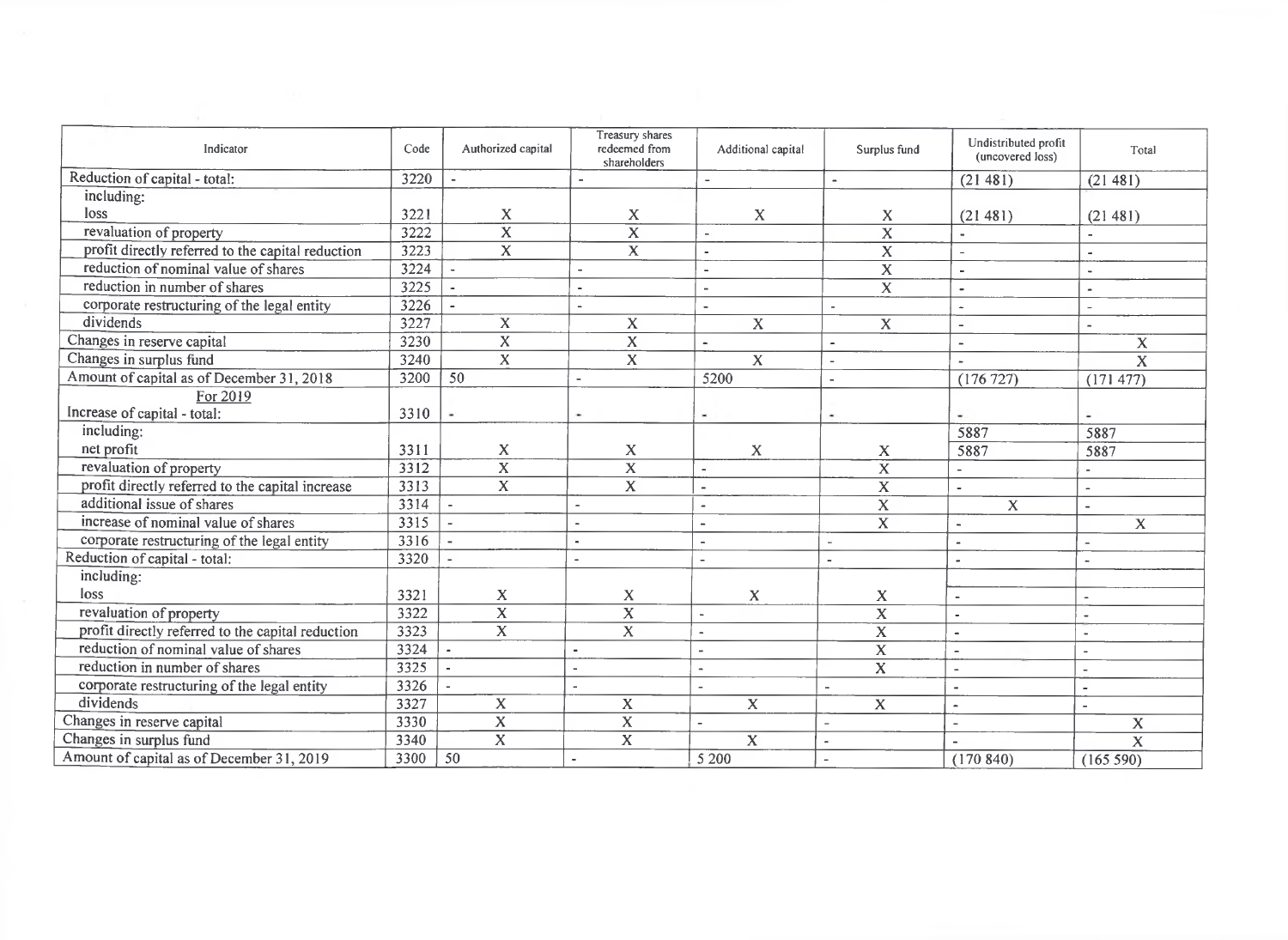**Form 0710023 р.З**

|                                       | 2. Correction que to changes in accounting policy and correction of errors |                          |                                      |                            |                          |
|---------------------------------------|----------------------------------------------------------------------------|--------------------------|--------------------------------------|----------------------------|--------------------------|
|                                       |                                                                            | As of December 31.       | Changes in capital for 2018          | As of December 31,<br>2018 |                          |
| Indicator                             | Code<br>2017                                                               |                          | due to net profit<br>$(\text{loss})$ |                            |                          |
| <b>Total capital</b>                  |                                                                            |                          |                                      |                            |                          |
| before corrections                    | 3400                                                                       | (149996)                 | (21481)                              | $\overline{\phantom{a}}$   | (171 477)                |
| correction for:                       |                                                                            |                          |                                      |                            |                          |
| change of accounting policy           | 3410                                                                       |                          | $\overline{\phantom{a}}$             | ٠                          | ۰                        |
| correction of errors                  | 3420                                                                       |                          |                                      | $\overline{\phantom{a}}$   |                          |
| after corrections                     | 3500                                                                       | (149996)                 | (21 481)                             | $\overline{\phantom{a}}$   | (171 477)                |
| including:                            |                                                                            |                          |                                      |                            |                          |
|                                       |                                                                            |                          |                                      |                            |                          |
| undistributed profit (uncovered loss) |                                                                            |                          |                                      |                            |                          |
| before corrections                    | 3401                                                                       | (155246)                 | (21481)                              | $\overline{\phantom{a}}$   | (176 727)                |
| correction for:                       |                                                                            |                          |                                      |                            |                          |
| change of accounting policy           | 3411                                                                       | $\blacksquare$           | ۰                                    | ۰                          | ۰                        |
| correction of errors                  | 3421                                                                       | $\blacksquare$           |                                      | $\ddot{\phantom{1}}$       |                          |
| after corrections                     | 3501                                                                       | (155 246)                | (21481)                              | $\blacksquare$             | (176 727)                |
|                                       |                                                                            |                          |                                      |                            |                          |
| before corrections                    | 3402                                                                       | $\tilde{\phantom{a}}$    | ٠                                    | ۰                          | ٠                        |
| correction for:                       |                                                                            |                          |                                      |                            |                          |
| change of accounting policy           | 3412                                                                       | $\overline{\phantom{a}}$ | $\overline{\phantom{a}}$             | ۰                          | ۰                        |
| correction of errors                  | 3422                                                                       | $\overline{\phantom{a}}$ | ٠                                    | $\overline{\phantom{0}}$   | $\overline{\phantom{a}}$ |
| after corrections                     | 3502                                                                       |                          | $\overline{\phantom{a}}$             |                            |                          |

#### *2.* **Correction due to changes in accounting policy and correction of errors**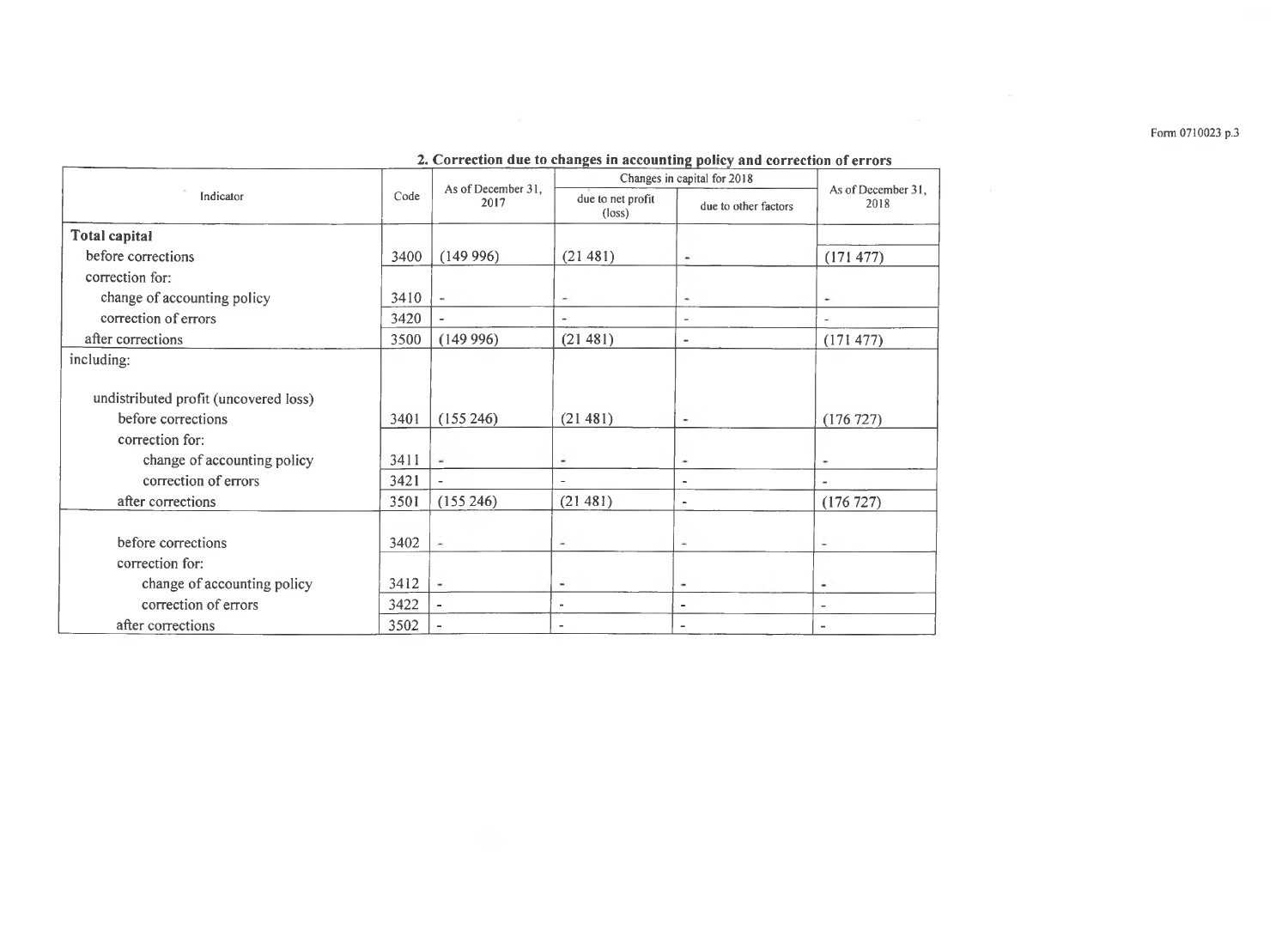|            |           | 3. Net assets |                            |                            |                            |  |  |
|------------|-----------|---------------|----------------------------|----------------------------|----------------------------|--|--|
|            | Indicator | Code          | As of december 31,<br>2019 | As of December 31,<br>2018 | As of December 31.<br>2017 |  |  |
| Net assets |           | 3600          | (165 590)                  | 477                        | (149 996)                  |  |  |

Syrkasheva Olga */signature!* \_\_\_\_\_\_\_Vladimirovna (signature) (surname and initials) Manager

of March  $20\ 20$  $\sim 10^{th}$  "

<u>Round seal:</u>

 $\sim$ 

 $\mathcal{C}^{\mathcal{C}}(\mathcal{C}^{\mathcal{C}})$ 

"Sun Pharmaceutical Industries" Limited Moscow

**Form 0710023 p.4**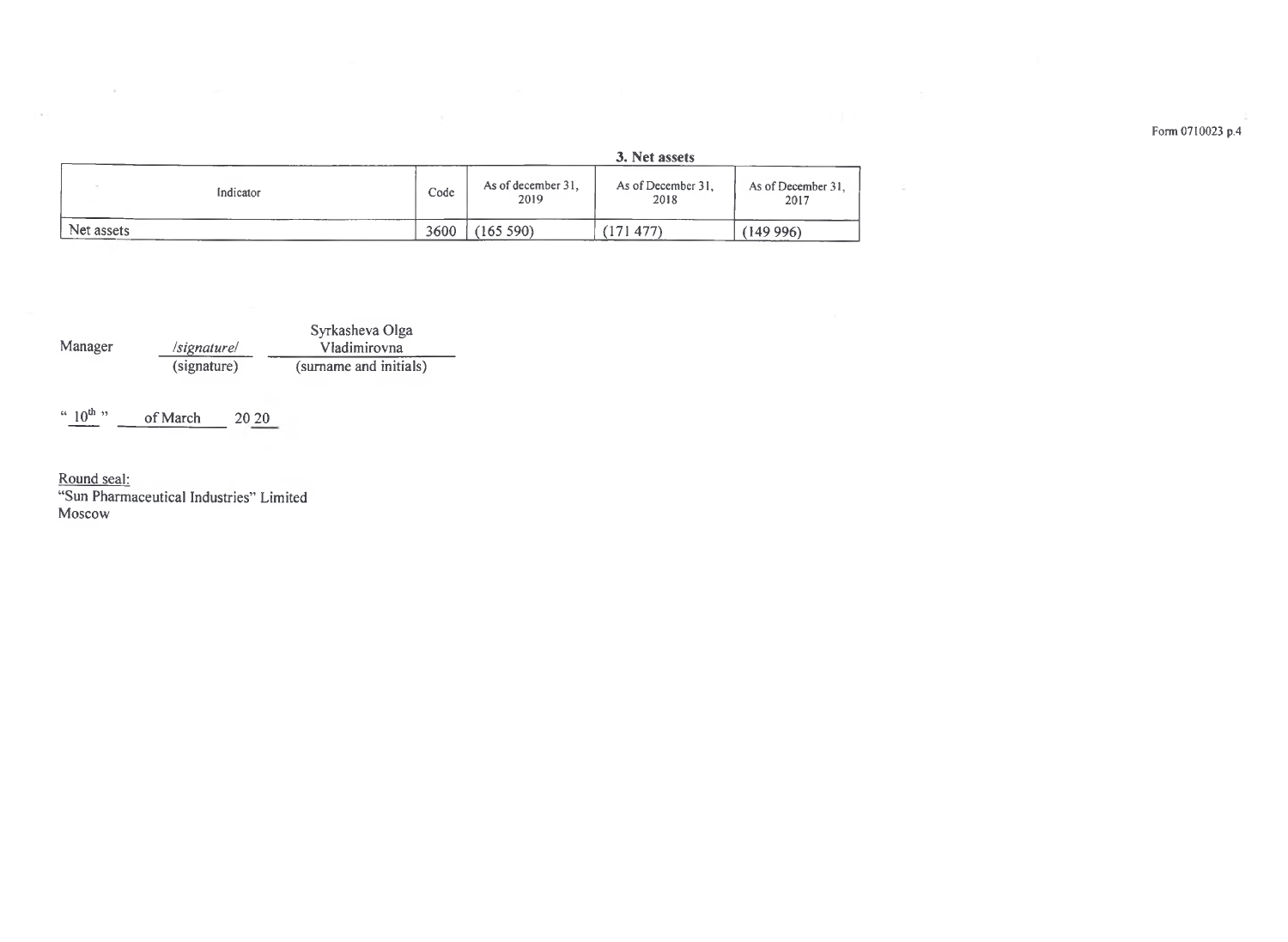#### **Cash Flow Statement For January - December 2019**

| For January - December 2019                                                                                                |              |                          | Codes                    |
|----------------------------------------------------------------------------------------------------------------------------|--------------|--------------------------|--------------------------|
|                                                                                                                            |              | Form acc to              | 0710004                  |
|                                                                                                                            |              | <b>OKUD</b>              |                          |
|                                                                                                                            |              | Date (day,               | 201<br>31<br>12          |
|                                                                                                                            |              | month, year)             | 9                        |
| Limited Liability Company "Sun Pharmaceutical<br>Entit<br>Industries"                                                      |              | acc to OKPO              | 83236036                 |
| y<br><b>Taxpayer Identification Number</b>                                                                                 |              |                          | <b>TIN</b><br>7728638440 |
| Types of economic<br>Wholesale trade in pharmaceuticals and medical                                                        |              |                          | acc to                   |
| activity<br>goods                                                                                                          |              | <b>OKVED</b>             | 46.46.1                  |
| Incorporation form/property form                                                                                           |              |                          |                          |
|                                                                                                                            |              |                          | acc to<br>12300<br>16    |
| Limited Liability Company /                                                                                                |              | OKOPF/OKF                | S                        |
| Joint private and foreign property<br>Unit of                                                                              |              |                          |                          |
| in thousand rubles<br>measurement:                                                                                         |              | acc to OKEI              | 384                      |
|                                                                                                                            |              | For January -            | For January - December   |
| Indicator                                                                                                                  | Code         | December 2019            | 2018                     |
| Cash flows from current operations                                                                                         |              |                          |                          |
| Total earnings                                                                                                             | 4110         | 129                      | 618                      |
| including:                                                                                                                 |              |                          |                          |
| from sale of products, goods and services<br>Rent payments, license payments, royalties,                                   | 4111         |                          | ۸                        |
| commission and other similar payments                                                                                      | 4112         |                          |                          |
| from resale of financial investments                                                                                       | 4113         | $\omega$                 | $\tilde{\phantom{a}}$    |
| Tax refund from the budget and others                                                                                      | 4114         | 129                      | 618                      |
| other earnings                                                                                                             | 4119         | $\bar{a}$                | $\sim$                   |
| Total payments                                                                                                             | 4120         | (5974)                   | (5014)                   |
| including:                                                                                                                 |              |                          |                          |
| to suppliers (contractors) for raw stuff, materials, works and                                                             |              |                          |                          |
| services                                                                                                                   | 4121         | (2 023)                  | (2707)                   |
| due to wages payable to the staff                                                                                          | 4122         | (1666)                   | (1643)                   |
| interest on loans                                                                                                          | 4123<br>4124 |                          | ÷.                       |
| corporate income tax                                                                                                       | 4125         | (1613)<br>$\blacksquare$ | $\bar{a}$<br>ä,          |
| other payments                                                                                                             | 4129         | (672)                    | (664)                    |
| Balance of cash flows from current operations                                                                              | 4100         | (5845)                   | (4396)                   |
| Cash flows from investment operations                                                                                      |              |                          |                          |
| Total earnings                                                                                                             | 4210         | ٠                        | ٠                        |
| including:                                                                                                                 |              |                          |                          |
| from sale of non-current assets (except for financial investments)                                                         | 4211         | $\overline{\phantom{a}}$ | ۰                        |
| from sale of shares of other entities (participatory interests)                                                            | 4212         | $\blacksquare$           | ä,                       |
| repayment of issued loans, sale of debt securities (rights to claim                                                        |              |                          |                          |
| monetary funds to the other persons)<br>dividends, interest on debt financial investments and equivalent                   | 4213         |                          |                          |
| earnings from share participation in other entities                                                                        | 4214         |                          |                          |
|                                                                                                                            | 4215         | $\blacksquare$           |                          |
| other earnings                                                                                                             | 4219         | $\sim$                   | ä,                       |
| Total payments                                                                                                             | 4220         | $\blacksquare$           | ä,                       |
| including:                                                                                                                 |              |                          |                          |
| due to take-over, creation, improvement, reconstruction and                                                                |              |                          |                          |
| preparation for use of non-current assets                                                                                  | 4221         | ٠                        | ٠                        |
| due to acquisition of shares in other entities (participatory<br>interests)                                                | 4222         |                          |                          |
| due to acquisition of debt securities (rights to claim monetary<br>funds to other persons), issue of loans to other people | 4223         |                          |                          |
| interest on debt liabilities, included into the cost of investment                                                         |              |                          |                          |
| asset                                                                                                                      | 4224         |                          |                          |
|                                                                                                                            | 4225         | $\tilde{\phantom{a}}$    | $\overline{\phantom{a}}$ |
| other payments                                                                                                             | 4229         |                          | $\blacksquare$           |
| Balance of cash flows from investment operations                                                                           | 4200         |                          | $\overline{\phantom{a}}$ |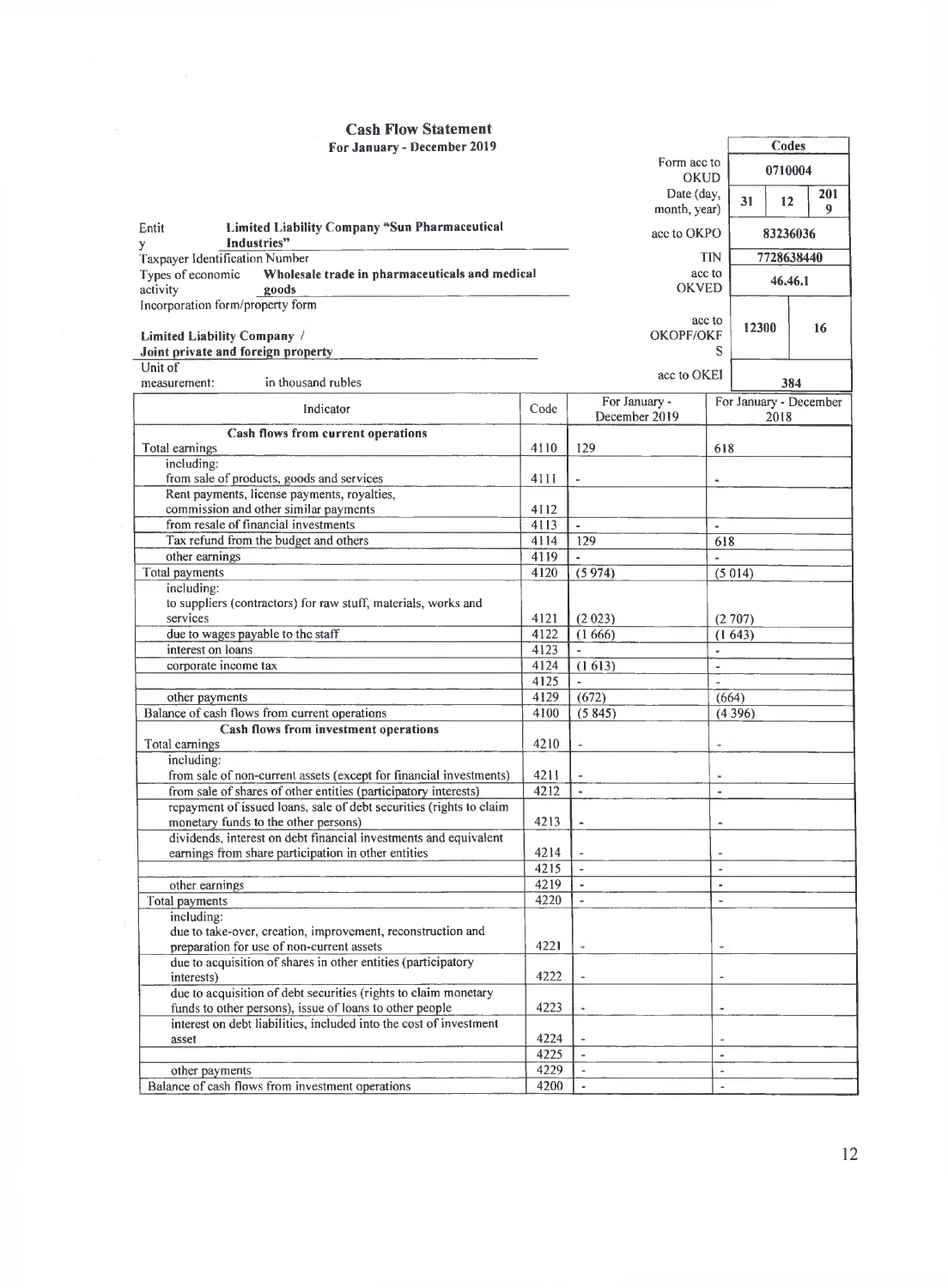**Form 0710004 p.2**

| Indicator                                                                                                                                 | Code | For January -<br>December 2019 | For January - December<br>2018 |
|-------------------------------------------------------------------------------------------------------------------------------------------|------|--------------------------------|--------------------------------|
| <b>Cash flows from financial operations</b>                                                                                               |      |                                |                                |
| Total earnings                                                                                                                            | 4310 | $\blacksquare$                 | $\blacksquare$                 |
| including:                                                                                                                                |      |                                |                                |
| getting loans and credits                                                                                                                 | 4311 | $\overline{a}$                 | ٠                              |
| monetary deposits of owners (members)                                                                                                     | 4312 | $\overline{a}$                 | $\blacksquare$                 |
| issue of shares, increasing of participatory interests                                                                                    | 4313 | $\overline{a}$                 |                                |
| issue of debentures, bills and other debt securities etc.                                                                                 | 4314 | ÷                              | ٠                              |
|                                                                                                                                           | 4315 | ٠                              | $\blacksquare$                 |
| other earnings                                                                                                                            | 4319 | $\blacksquare$                 | $\blacksquare$                 |
| Total payments                                                                                                                            | 4320 | L,                             | $\blacksquare$                 |
| including:<br>to owners (members) due to redemption of shares<br>(participatory interests) of the entity or retirement from<br>the entity | 4321 | ٠                              | ٠                              |
| to payment of dividends and other payments for profit<br>distribution to the benefit of owners (members)                                  | 4322 | ٠                              | ٠                              |
| due to repayment (redemption) of bills and any other<br>debt securities, repayment of credits and loans                                   | 4323 |                                | ٠                              |
|                                                                                                                                           | 4324 |                                | $\overline{a}$                 |
| other payments                                                                                                                            | 4329 | $\overline{a}$                 |                                |
| Balance of cash flows from financial operations                                                                                           | 4300 |                                |                                |
| Balance of cash flows for the reported period                                                                                             | 4400 | (5845)                         | (4396)                         |
| Balance of cash and cash equivalents as of beginning of<br>the reported period                                                            | 4450 | 12 5 3 5                       | 16928                          |
| Balance of cash and cash equivalents at the end of the<br>reported period                                                                 | 4500 | 6681                           | 12 5 3 5                       |
| Effect of exchange rate changes                                                                                                           | 4490 | (9)                            | 3                              |

Syrkasheva Olga Manager */signature/* \_\_\_\_\_\_\_ Vladimirovna  $\frac{lognature}{lognature)}$   $\frac{Valomivora}{summan}$ 

" $10^{th}$ " of March 20 20

Round seal: "Sun Pharmaceutical Industries" Limited Moscow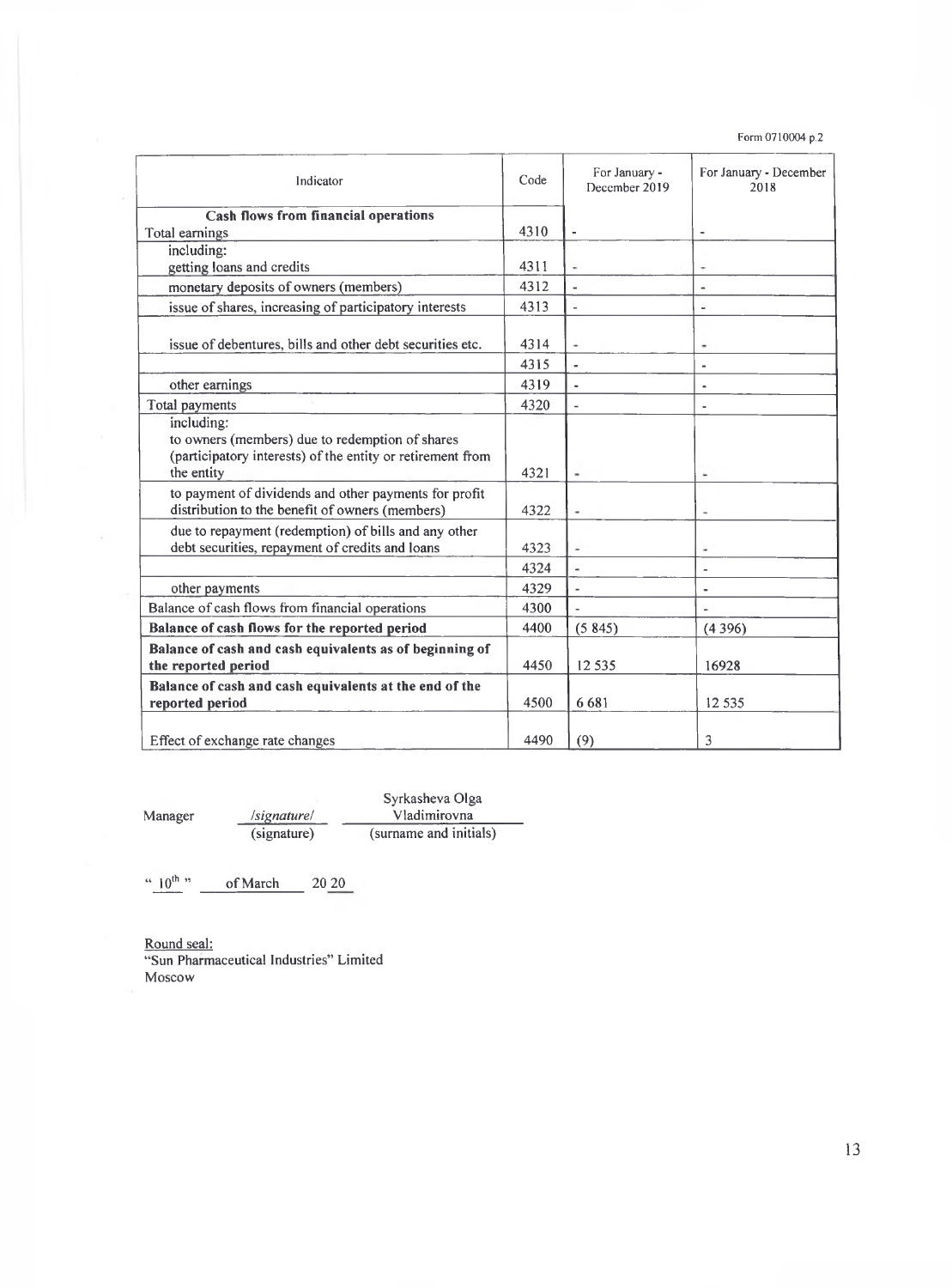# **SUN PHARMACEUTICAL INDUSTRIES**

Moscow, 107023, Elektrozavodskaya Street 27, bldg. 8, premise 14/1 A. Tel.: (495) 234-56-11

## **NOTES to the Balance Sheet and Profit and Loss Statement of Sun Pharmaceutical Industries LLC for 2019.**

#### **1. Information on the Company.**

Name and details of the Chief Executive Officer and Chief Accountant.

Limited Liability Company "Sun Pharmaceutical Industries", hereinafter referred to as the "Company", was incorporated in compliance with the Civil Code of the Russian Federation and Federal Law dated 08.02.1998 No. 14-FZ "On Limited Liability Companies".

Full name of the Company in Russian: Общество с ограниченной ответственностью "Сан Фармасьютикл Ищщстриз',, short firm name in Russian: ООО "Сан Фармасьютикл Индастриз". Full firm name of the Company in English: Sun Pharmaceutical Industries Limited, short name in English: Sun Pharmaceutical Industries LTD.

Chief Executive Officer of the Company is its Director.

In virtue of Resolution No. 17 of the Founding Member of the Company dated 16.01.2018, Olga Vladimirovna Syrkasheva was elected Director. In virtue of Order No. 2-18 dated 16.01.2018, the responsibilities of keeping accounts were entrusted to the Director beginning from 16.01.2018.

Information on address (location^.

Address of the Company's location: 107023, Moscow, Elektrozavodskaya Street, 27, suite 8, office  $14/1$ A.

Address of permanent executive body: 107023, Moscow, Elektrozavodskaya Street, 27, suite 8, office 14/1 A. Contact telephone/fax: (495) 234- 56-11

Information on the authorized capital.

The authorized capital of the Company is established by the constituent documents and formed by the monetary funds in the amount of 50 000 rubles. The authorized capital is fully formed.

## Information on incorporation of the legal entity and registration authority.

Main State Registration Number 1077762356770 was assigned in the Uniform State Register of the Legal Entities. Certificate of Registration series 77 No. 008605714 was issued by Interdistrict Inspectorate of the Federal Tax Service No. 46 for the city of Moscow on 12.11.2007.

Information on filing at tax authority.

The company has been filed since at tax authority at place of its location - Inspectorate of the Federal Tax Service of the Russian Federation No. 18 for the city of Moscow, with assignment of TIN 7728638440, CRF 771801001 (Certificate of filing was recorded in the Register under No. 77/785 h/77-20 18-12-34 13.09.2018).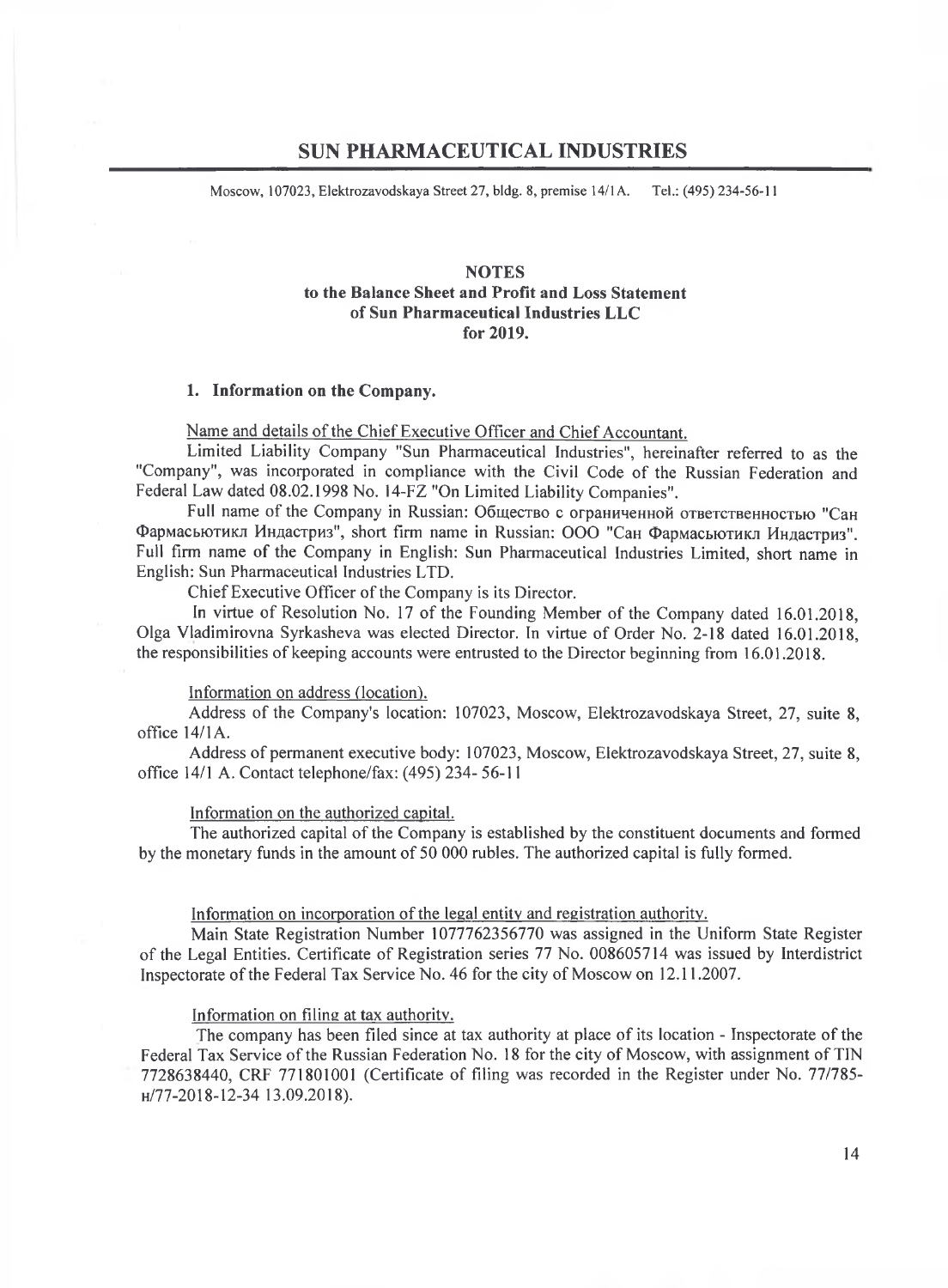#### Information on members.

Sun Pharmaceutical Industries Limited, a company incorporated under the laws of the Republic of India is the sole member of the Company. Address: SPARK, Tandalia, Baroda-390 020, Gujarat, INDIA. Registration date: 01.03.1993. Registration number: 04-19050. Registration authority: Department of registration of business companies of Gujarat

As of 31.12.2019 the member owns a 100% share in the authorized capital with the nominal value of 50 000 (fifty thousand) rubles.

#### Information on businesses and licenses.

Main business – wholesale trade in pharmaceuticals and medical goods (OKVED code -46.46.1).

License for pharmaceutical business No. FS-99-02-007026 dated 11.02.2019, issued by the Federal Service for supervision in the field of healthcare, without limitation in time, to exercise at the address: 107023, Moscow, Elektrozavodskaya Street, 27, building 8, suite 14/1A and at the address: 143581, Moscow region, Istrinsky district, village Leshkovo, 248, bldg. 4.

License for pharmaceutical business No. FS-99-02-007103 dated 02.04.2019, issued by the Federal Service for supervision in the field of healthcare, without limitation in time, to exercise at the address: 107023, Moscow, Elektrozavodskaya Street, 27, building 8, suite 14/1A and at the address: 143581, Moscow region, Istrinsky district, village Leshkovo, 248, bldg. 4; 143521, Moscow region, Istrinsky district, village Davydkovskoe, Dachnaya Street, building 2 (letter B, floor 3, premise XVI № 28-33).

License for pharmaceutical business No. FS-99-02-007197 от 02.04.2019 dated 11.02.20196, issued by the Federal Service for supervision in the field of healthcare, without limitation in time, to exercise at the address: 107023, Moscow, Elektrozavodskaya Street, 27, building 8, suite 14/1A and at the address: Moscow region, Istrinsky district, village Davydkovskoe, Dachnaya Street, building 2 (letter B, floor 3, premise XVI № 28-33).

Number of employees of the Company as at the reported date - 2 persons.

#### Information on the detached divisions

The Company opened a detached division. Location of detached division: 143581, Moscow region, Istrinsky district, village Leshkovo, bldg. 248, 2-4. Detached division was filed on March 09, 2016 by the Inspectorate of the Federal Tax Service for town Istra of Moscow region (Notification No. 28224960 dated 09.03.2016).

Location of the detached division: 143521 Moscow region, Istrinsky district, village Davydkovskoe, Dachnaya Street, building 2 (letter B, floor 3, premise XVI № 28-33) (Notice dated 29.03.2019 No. 504751486).

The detached division does not have a separate balance, and current accounts opened in the banks.

#### **2. Information on business.**

The company does not refer to a small business entity, it applies a standard taxation scheme and practices PBU 18/02 "Profit tax accounting". In compliance with the Articles of Association of the Company, its main business is a wholesale trade in pharmaceuticals and medical goods. The Company did not trade during 2018. The Company did not carried out investment business during the reported year.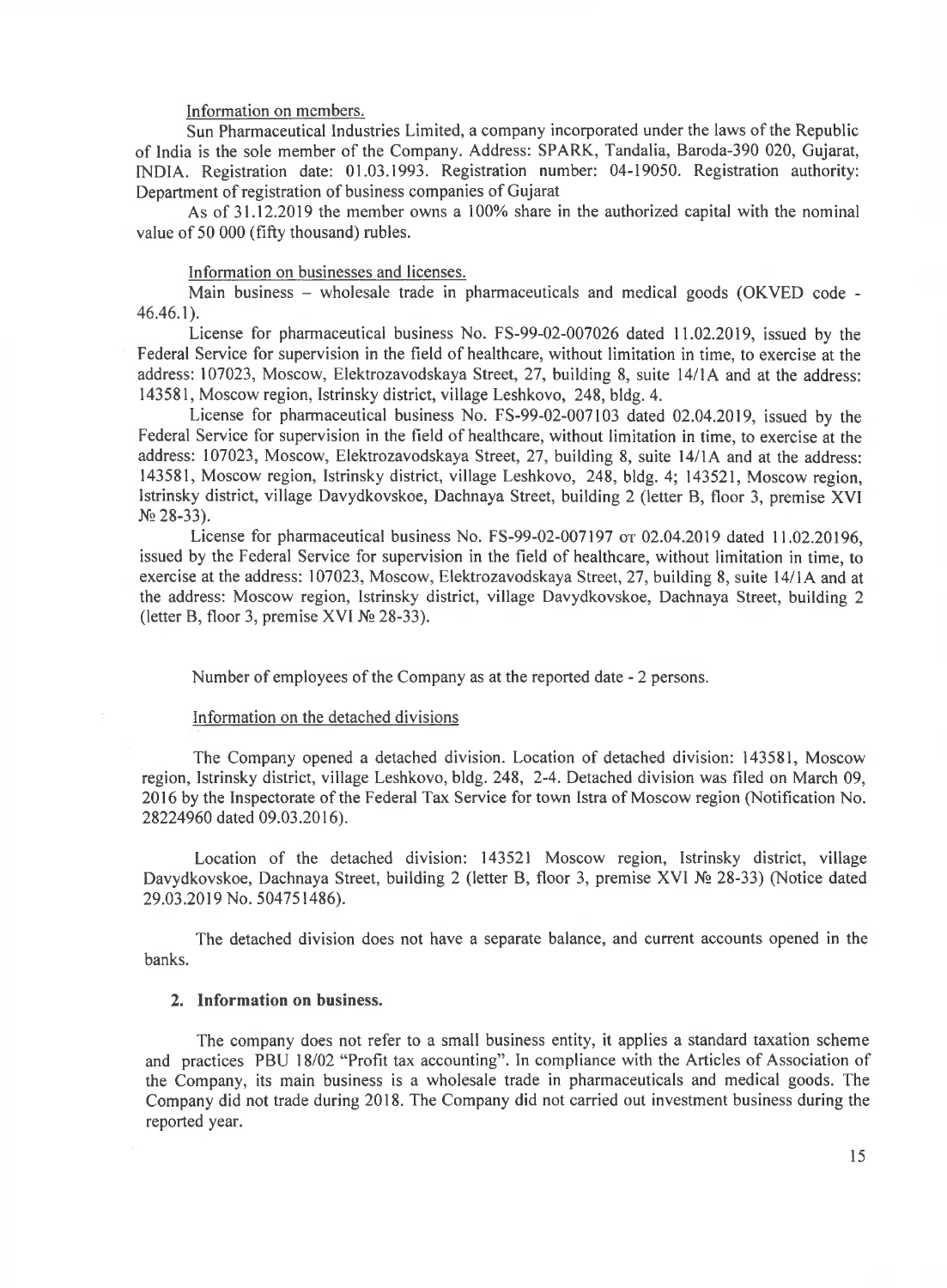Accounting statements of the Company were prepared in compliance with the requirements of Russian laws with respect to preparation and presentation of the accounting statements. In compliance with paragraph 4 of Order of the Ministry of Finance of the Russian Federation No. 66<sub>H</sub>, the notes to the Balance Sheet and Profit and Loss Statement have been prepared, inter alia, in the form of a table, taking into consideration Appendix No. 3 to such Order.

#### **3. Main elements of accounting policy of the Company.**

For accounting and tax accounting purposes the Company applied in 2019 the accounting policy approved by the Orders of Director Nos. 21, 22 dated 31.12.2018 respectively.

#### Organizational and technical aspects of accounting policy.

Accounting and tax accounting are carried out by accounting department under the management of the Chief Accountant. In virtue of Order No. 2-18 dated 16.01.2018, the responsibilities of keeping accounts were entrusted to the Director beginning from 16.01.2018.

The accounting is carried out with the help of special accounting software 1C: Enterprise UPP 8.2. As working chart of accounts, the Company uses the chart of accounts from 1C software, which is created on the basis of model Chart of accounts approved by the Order of the Ministry of Finance of the Russian Federation dated 31.10.2000 No. 94n. The Company uses the ledgers for accounts and tax records generated by 1C software.

## Main elements of accounting policy for the purposes of accounting.

Accounting of property, liabilities and business transactions is carried out in Russian rubles and kopecks. The figure of 10 per cent is a materiality guideline (from data according to respective group of accounts in the Balance Sheet).

The unified forms approved by the State Statistics Committee of Russia are used as the forms of primary accounting documents. In addition, the Company uses the forms generated by 1C software. The forms indicated in appendix to the Order of the Ministry of Finance of Russia dated 02.07.2010 No. 66n are used as accounting records forms.

Document flow Schedule is subject to approval by a separate order of the Director.

Inventory taking of assets and liabilities is carried out in compliance with the procedure approved by the Order of the Ministry of Finance of Russia dated 13.06.95 No. 49. The terms of inventory taking for the selected types of assets and liabilities are subject to separate orders of Director.

Limit cost of assets recognized within the fixed assets is 40 000 rubles. A single method of depreciation accrual, i.e. linear method, is used for all fixed assets. Useful life of fixed assets is determined proceeding from the Classification of fixed assets, included into depreciation groups, approved by the Order of the Government of the Russian Federation dated 01.01.2002 No. 1. Provision for repair of fixed assets is not formed. Expenses for the repair are recorded in the accounts of the reported period, during which such repairs were done.

A single method of depreciation accrual, i.e. linear method, is used for all intangible assets.

Stock number is a unit of account of materials. The materials are recognized by actual prices. For materials valuation, when they are transferred for sale or other purposes, the Company uses a single method, i.e. average primary cost method. Transport and procurement expenses during the purchase of goods are included into the primary cost of the purchased goods.

The primary cost of the purchased goods is formed in account 15 "Procurement and purchase of tangible assets" without using account 16 "Deviation in cost of tangible assets". In order to evaluate all goods, when they are transferred to sale or other purposes, the Company uses a single method – cost of goods is transferred to expenses at their average primary value.

Special tooling and overalls are recognized in manner prescribed for the accounting of materials and supplies inventories.

 $\sim$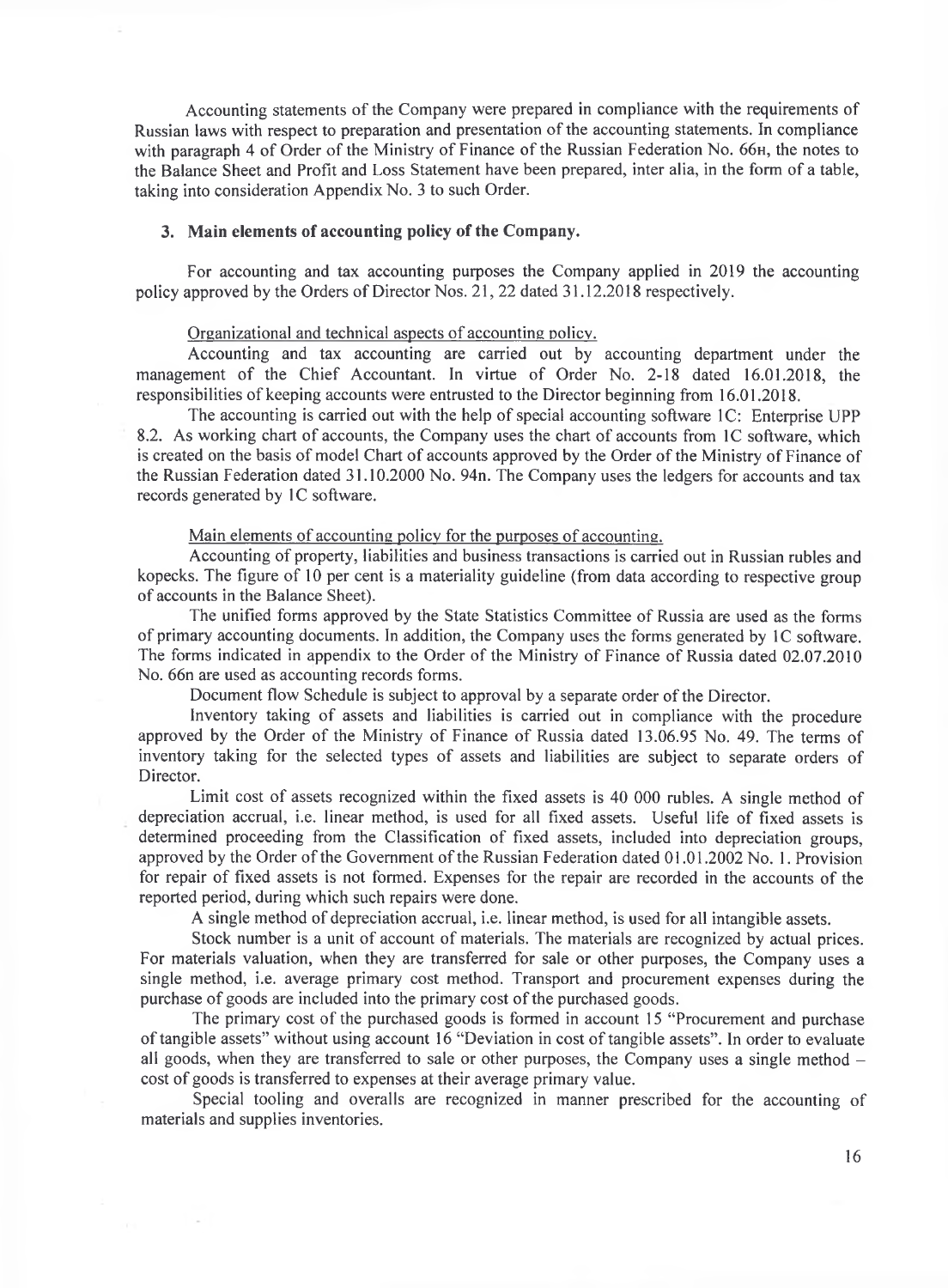Expenses for obtaining of loans are recognized for a total amount in the same reported period, when such expenses were incurred.

The Company creates the Provisions for doubtful debts, for decrease in value of inventories, incurred costs without documentary support, bonuses for customers are created.

Permanent and temporary differences are recorded in the accounts on the basis of primary accounting documents and affect tax accounts immediately, which names and intended purposes are similar.

The amounts of deferred tax asset and deferred tax liability are recorded separately in accounts.

#### Main principles of accounting policy for the purposes of taxation.

## Profit tax.

The facilities complying with the requirements of Articles 256 and 257 of Tax Code of the Russian Federation, which useful life is more than 12 months and primary cost is more than 100 thousand rubles, are recognized within the depreciated assets. Increasing and decreasing factors of depreciation value are not used.

When selling the bought-in goods, their acquisition cost is determined according to average cost.

Provisions (for repairs of fixed assets, for doubtful debts, for warranty repairs and maintenance) are not formed.

Three, six and nine months of the calendar year are regarded as reported periods for the purposes of profit tax. Settlements for profit tax are made by payment of monthly advance payments.

Profit and loss are recognized by accrual method.

The acquisition cost of goods for sale comprises the purchase price of the goods, customs fees and levies, costs for delivery of the goods to the company's warehouse, other costs related to acquisition of the goods.

The taxes accrued to the detached division are paid by the head company at place of its location. Taxable profit falling to the detached division located in other place than the head company, is determined pro rata to the average number of staff.

## Value Added Tax (VAT).

The transactions imposed at the rates of 10 and 18 per cent, and exempt transaction are recorded separately in accounting and tax accounting ledgers.

For goods (works, services, proprietary interests), used both in transactions subject to VAT and exempt transactions, the deduction amount is determined pro rata to the value of goods (works, services, proprietary interests), shipped during the reported quarter and subject to VAT, within the total value of goods (works, services, proprietary interests), shipped during the reported quarter.

The detached divisions do not issue pro forma invoices and do not keep purchase ledgers and sales ledgers.

Tax accounting data are collected in tax accounting ledgers on the basis of the primary documents, including the accounting notes.

## **4. Main exponents of Company^ business and information on financial standing.**

During 2019 the Company have been carrying out business of wholesale trade in medicines.

As of 31.12.2019 the foreign exchange of the Balance Sheet amounted to 20 941 thousand rubles and decreased by 6 911 thousand rubles as compared to the foreign exchange of the balance sheet as of 31.12.2018. Such decrease in the foreign exchange of the Balance Sheet was mostly caused by the decrease of amount in line "Cash and cash equivalents", "Deferred tax assets" in the Assets section of the Balance Sheet and decrease in the uncovered loss and current loans payable in the Liabilities section of the Balance Sheet.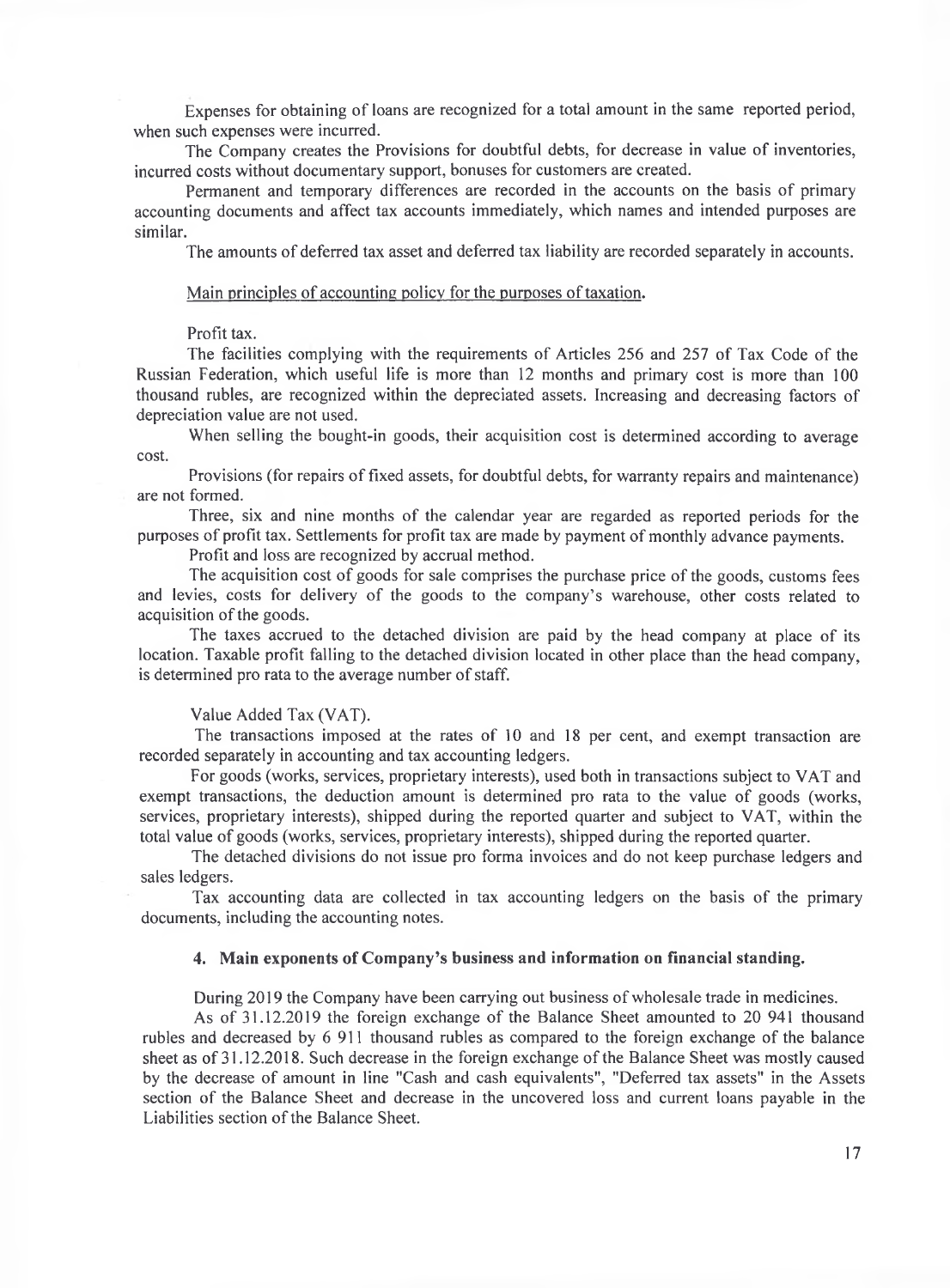According to information of Profit and Loss Statement, the main indicators of the Company for 2019 are the following:

- management expenses amounted to 3 885 thousand rubles, which is by 890 thousand rubles lower than in 2018;

- other income amounted to 19 752 thousand rubles, which is by 11 472 more than in 2018;

- other expenses amounted to 7 987 thousand rubles, which is by 21 604 thousand rubles lower than in 2018;

- accounting profit before taxation amounted to 8 455 thousand rubles, which is by 17 084 thousand rubles lower than in 2018;

- net loss amounted to 5 887 thousand rubles, which is by 15 594 thousand rubles lower than in 2018.

Within other revenues and expenses, the main part falls to exchange rate differences. Income of exchange rate differences amounted to 19 742 thousand rubles, loss of exchange rate differences amounted to 6 820 thousand rubles. Profit of the exchange rate differences amounted to 12 922 thousand rubles.

The Company accounted profit of 12 837 thousand rubles in tax accounting due to nonrecognition of management costs and decrease of amount of negative exchange differences.

#### Information on transactions in foreign exchange.

In 2019 the Company carried out transactions in foreign exchange (USD): accrual of interest on loan, revaluation of assets and liabilities in foreign exchange as at the transaction date and accounts preparation date.

The exchange rate differences in 2019 were caused by revaluation of assets and liabilities in foreign exchange (loan liabilities, cash on currency accounts). The profit of 12 922 thousand rubles was received due to exchange rate differences upon the results of 2019.

Exchange rate of the Central Bank of the Russian Federation applied as at the reported date of accounting statements (as at  $31.12.2019$ ): 1 USD = 61,9057 rubles.

### Settlements for profit tax (application of rules of PBU 18/02).

The substantial discrepancies between the accounting and tax records are caused by the fact that the following expenses were not accepted for the purposes of taxation in the reported year (permanent differences occurred):

- amounts of management expenses - 3 885 thousand rubles.

- amounts of written-off VAT (amounts of VAT not accepted for refund from the budget)- 398 thousand rubles.

#### Provisions and estimated liabilities.

As at 31.12.2019, the provision for vacations amounts to 45 thousand rubles, provision for annual bonus - 103 thousand rubles, provision for audit expenses - 75 thousand rubles. No provisions were created within the tax accounting.

Loan liabilities and maturity periods

The line  $15101$  of the Balance Sheet records the loan liabilities in rubles  $-105$  240 thousand rubles (in foreign exchange in total amount of USD 1 700 000). Maturity of loans falls to April 2020.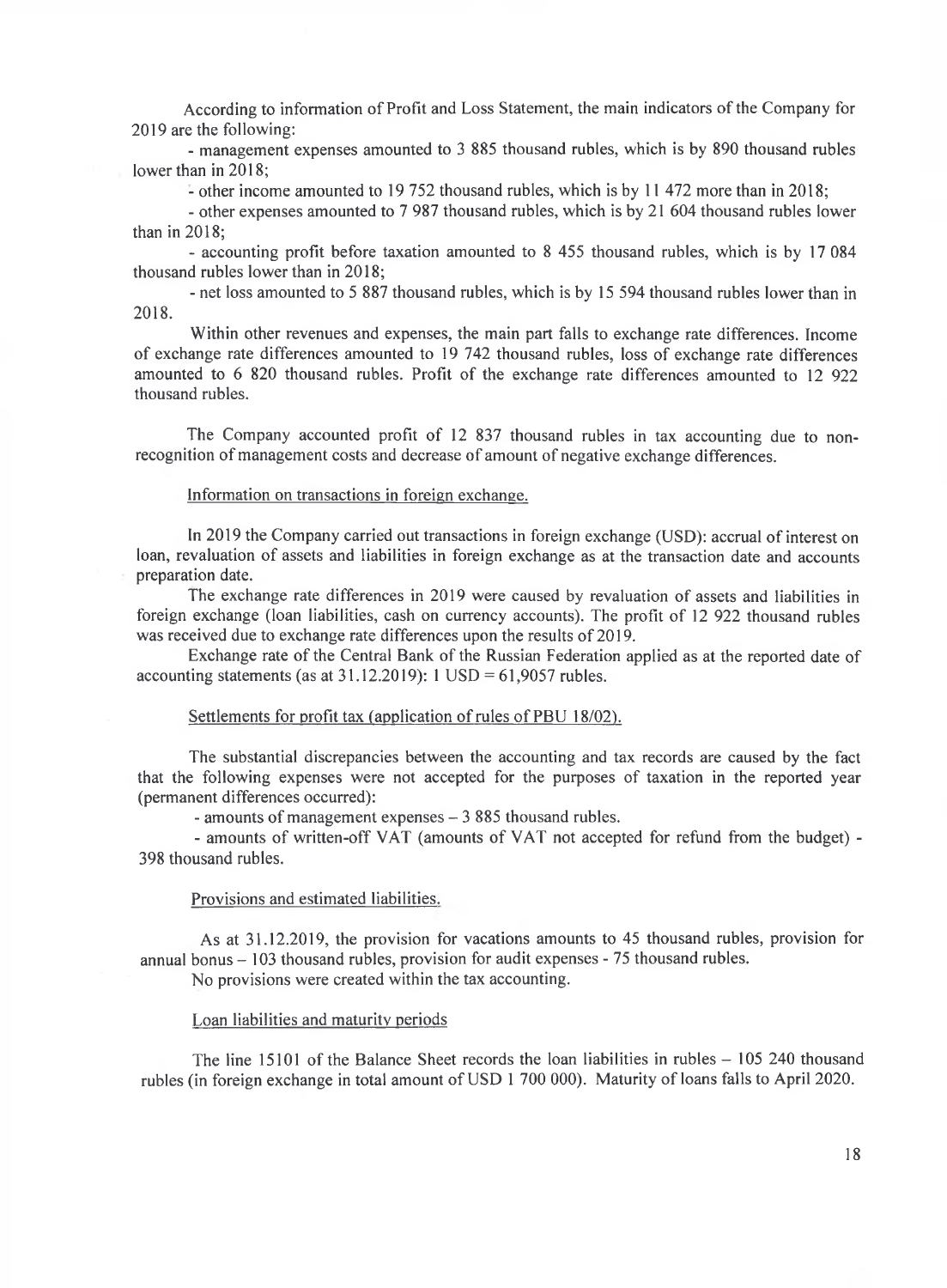# **5. Explanation of information set out in the accounting statements.**

|                                                                      | 1.1. Availability of cash and cash flows |          |                 |                                |                             |                      |                             |                          |                          |                              |                          |                             |
|----------------------------------------------------------------------|------------------------------------------|----------|-----------------|--------------------------------|-----------------------------|----------------------|-----------------------------|--------------------------|--------------------------|------------------------------|--------------------------|-----------------------------|
|                                                                      |                                          |          |                 | As of beginning of the<br>year |                             |                      |                             | Changes for the period   |                          |                              | By the end of the period |                             |
|                                                                      |                                          |          |                 |                                |                             |                      | Retired items               |                          |                          | Revaluation                  |                          |                             |
| Indicator                                                            | Code                                     | Period   | Primary<br>cost | accumulated<br>depreciation    | Received                    | Primary<br>cost      | accumulated<br>depreciation | Accrued<br>depreciation  | Primary<br>cost          | Accumulated<br>depreciation  | Primary<br>cost          | accumulated<br>depreciation |
| Fixed assets (without                                                | 5200                                     | for 2019 | 729             | (729)                          | $\overline{\phantom{a}}$    | $\sim$               | ٠                           | $\sim$                   | $\overline{\phantom{a}}$ |                              | 729                      | (729)                       |
| consideration of income-bearing<br>investments into tangible assets) | 5210                                     | for 2018 | 729             | (679)                          | $\mathcal{L}_{\mathcal{A}}$ | ۰                    | $\overline{\phantom{a}}$    | (50)                     | ۰                        | ٠                            | 729                      | (729)                       |
| including:<br>Vehicles                                               | 5201                                     | for 2019 | ۰               | ۰                              | $\sim$                      | ٠                    | ۰                           | $\,$                     | ۰                        | ۰                            | ٠                        | ٠                           |
|                                                                      | 5211                                     | for 2018 | $\blacksquare$  |                                | $\sim$                      | $\ddot{\phantom{0}}$ |                             | $\bullet$                | ۰                        | $\blacksquare$               | $\blacksquare$           |                             |
| Machines and equipment (except                                       | 5202                                     | for 2019 | 729             | (729)                          | $\overline{\phantom{0}}$    | $\blacksquare$       | $\sim$                      |                          | ٠                        |                              | 729                      | (729)                       |
| for office machinery)                                                | 5212                                     | for 2018 | 729             | (679)                          | $\overline{\phantom{a}}$    | $\overline{a}$       | $\sim$                      | (50)                     | $\overline{\phantom{a}}$ | $\qquad \qquad \blacksquare$ | 729                      | (729)                       |
| Office equipment                                                     | 5203                                     | for 2019 |                 | $\blacksquare$                 | ۰                           | $\hat{\phantom{a}}$  | $\blacksquare$              |                          | ٠                        |                              |                          |                             |
|                                                                      | 5213                                     | for 2018 |                 | $\blacksquare$                 | $\blacksquare$              | $\blacksquare$       | $\bullet$                   | $\overline{\phantom{a}}$ | $\blacksquare$           |                              |                          | ٠                           |
| Other fixed assets                                                   | 5204                                     | for 2019 |                 | ٠                              |                             | $\blacksquare$       | $\blacksquare$              | $\overline{\phantom{a}}$ | $\blacksquare$           | $\sim$                       |                          | ٠                           |
|                                                                      | 5214                                     | for 2018 | $\bullet$       | $\blacksquare$                 | ٠                           | $\bullet$            | $\blacksquare$              |                          | ۰                        |                              | $\blacksquare$           | ٠                           |
| Total: recognized within income-                                     | 5220                                     | for 2019 |                 | $\blacksquare$                 | ۰                           | $\bullet$            | $\sim$                      | $\bullet$                | $\sim$                   | $\bullet$                    | $\sim$                   | $\blacksquare$              |
| bearing investments into material<br>valuables                       | 5230                                     | for 2018 |                 | $\sim$                         | $\bullet$                   | $\bullet$            | $\overline{\phantom{a}}$    | ۰                        | $\overline{\phantom{a}}$ | $\,$                         | $\overline{\phantom{a}}$ | ٠                           |
| including:                                                           |                                          |          |                 |                                |                             |                      |                             |                          |                          |                              |                          |                             |
|                                                                      | 5221                                     | for 2019 | ٠               | $\overline{\phantom{a}}$       | ٠                           | $\bullet$            | ۰                           | ۰                        | $\sim$                   | $\sim$                       | $\sim$                   | $\blacksquare$              |
|                                                                      | 5231                                     | for 2018 |                 |                                | ٠                           | ٠                    | $\bullet$                   | $\overline{a}$           | $\sim$                   |                              | $\blacksquare$           | $\bullet$                   |

# **1. Fixed assets 1.1. Availability of cash and cash flows**

# **1.2. Capital investments in progress**

|                                                    |          |            |                                |                      | Changes for the period |                                                                  |                             |
|----------------------------------------------------|----------|------------|--------------------------------|----------------------|------------------------|------------------------------------------------------------------|-----------------------------|
| Indicator                                          | Cod<br>e | Period     | As of beginning of<br>the year | costs for the period | written-off            | Accepted for recognition as<br>fixed assets or cost is increased | By the end of<br>the period |
| Total construction in progress and transactions in | 5240     | for $2019$ |                                |                      |                        |                                                                  |                             |
| progress for acquisition, upgrading etc. of fixed  |          |            |                                |                      |                        |                                                                  |                             |
| assets                                             | 5250     | for 2018   |                                |                      |                        |                                                                  |                             |
| including:                                         |          |            |                                |                      |                        |                                                                  |                             |
|                                                    | 5241     | for 2019   |                                |                      |                        |                                                                  |                             |
|                                                    | 5251     | for 2018   |                                |                      |                        |                                                                  |                             |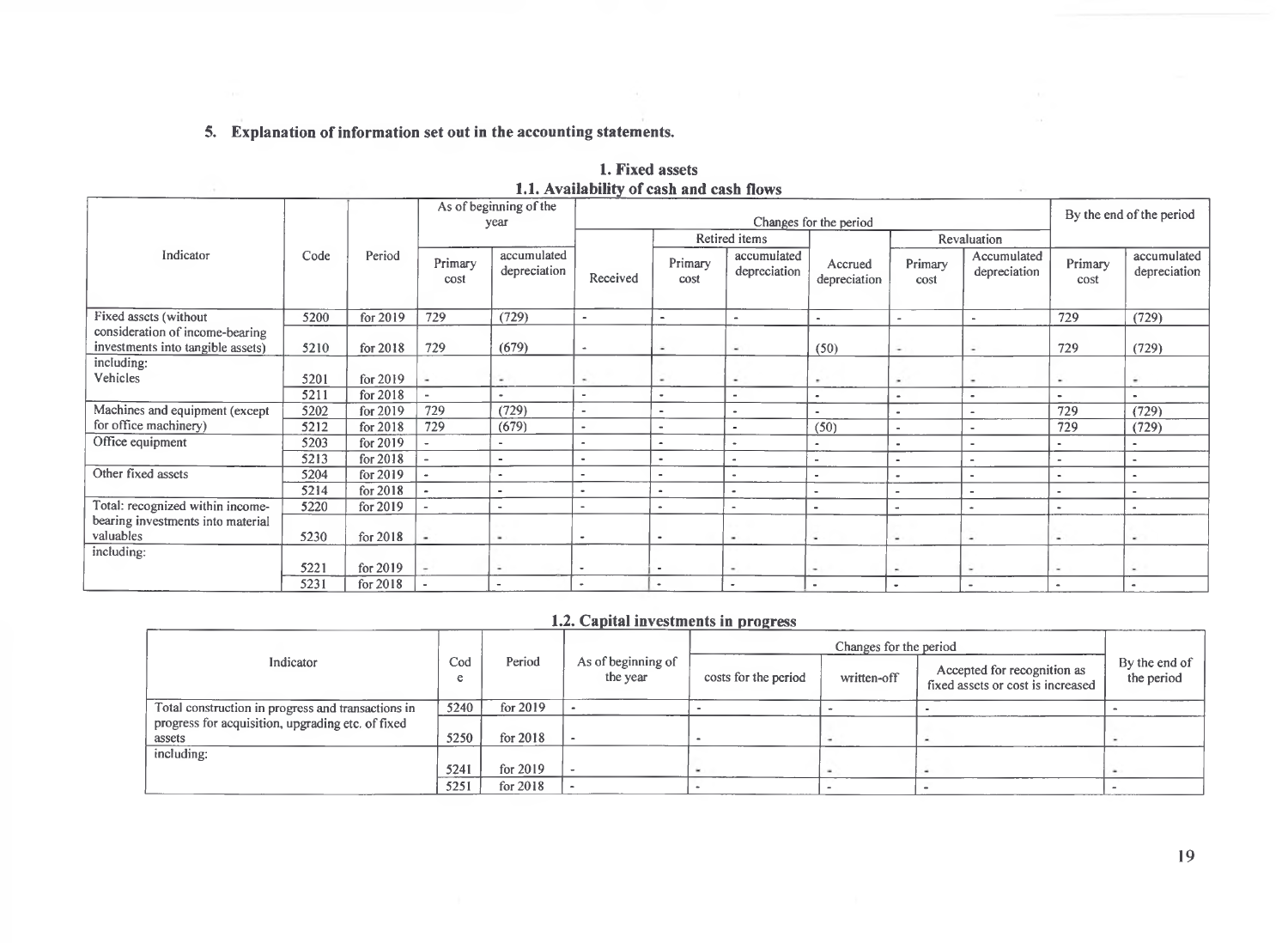#### **1.3. Change in cost of fixed assets as a result of further construction, further equipping, reconstruction and partial liquidation\_\_\_\_\_\_\_\_\_ \_\_\_\_\_\_\_\_\_\_\_**

| госонын асиби ана-рагиат начималон                             |      |          |            |  |  |  |  |  |  |  |
|----------------------------------------------------------------|------|----------|------------|--|--|--|--|--|--|--|
| Indicator                                                      | Code | for 2019 | for $2018$ |  |  |  |  |  |  |  |
| Total increase in costs of fixed assets as a result of further |      |          |            |  |  |  |  |  |  |  |
| construction, further equipping, reconstruction                | 5260 | $\,$     |            |  |  |  |  |  |  |  |
| including:                                                     |      |          |            |  |  |  |  |  |  |  |
|                                                                |      |          |            |  |  |  |  |  |  |  |
|                                                                | 5261 |          |            |  |  |  |  |  |  |  |
| Total decrease of cost of fixed assets as a result of partial  |      |          |            |  |  |  |  |  |  |  |
| liquidation                                                    | 5270 |          |            |  |  |  |  |  |  |  |
| including:                                                     |      |          |            |  |  |  |  |  |  |  |
|                                                                | 5271 |          |            |  |  |  |  |  |  |  |

#### **1.4. Other use of fixed assets**

|                                                                         |      | As of December 31. | As of December 31. |                         |
|-------------------------------------------------------------------------|------|--------------------|--------------------|-------------------------|
| Indicator                                                               | Code | 2019               | 2018               | As of December 31, 2017 |
| Fixed assets transferred into rent, accounted in balance                | 5280 |                    |                    |                         |
| Fixed assets transferred into rent, accounted out of balance            | 5281 |                    |                    |                         |
| Fixed assets received into rent, accounted in balance                   | 5282 |                    |                    |                         |
| Fixed assets received into rent, accounted out of balance               | 5283 | 324                | 324                | $-324$                  |
| Real estate facilities accepted for operation and actually used, in the |      |                    |                    |                         |
| course of state registration                                            | 5284 |                    |                    |                         |
| Laid up fixed assets                                                    | 5285 |                    |                    |                         |
| Other use of fixed assets (pledge etc.)                                 | 5286 |                    |                    |                         |

## **2. Inventories 2.1. Availability and flow of inventories**

÷

|                        |      |          | As of beginning of the year<br>Changes for the period |                                  |                       |                 |                                           | By the end of the period       |                                                                      |              |                                  |
|------------------------|------|----------|-------------------------------------------------------|----------------------------------|-----------------------|-----------------|-------------------------------------------|--------------------------------|----------------------------------------------------------------------|--------------|----------------------------------|
|                        |      |          |                                                       |                                  |                       |                 | Retired                                   |                                |                                                                      |              |                                  |
| Indicator              | Code | Period   | Primary<br>cost                                       | Inventory<br>provision<br>amount | Receipts<br>and costs | Primary<br>cost | Inventor<br>$\mathbf{u}$<br>provisio<br>n | Loss of<br>decrease in<br>cost | Turnover<br>of<br>inventory<br>between<br>their<br>groups<br>(types) | Primary cost | Inventory<br>provision<br>amount |
| <b>Total inventory</b> | 5400 | for 2019 | 23                                                    |                                  | 3901                  | (3901)          |                                           |                                |                                                                      | 23           |                                  |
|                        | 5420 | for 2018 | 33                                                    |                                  | 4 8 0 8               | (4818)          |                                           |                                | л                                                                    | 23           |                                  |
| including:             |      |          |                                                       |                                  |                       |                 |                                           |                                |                                                                      |              |                                  |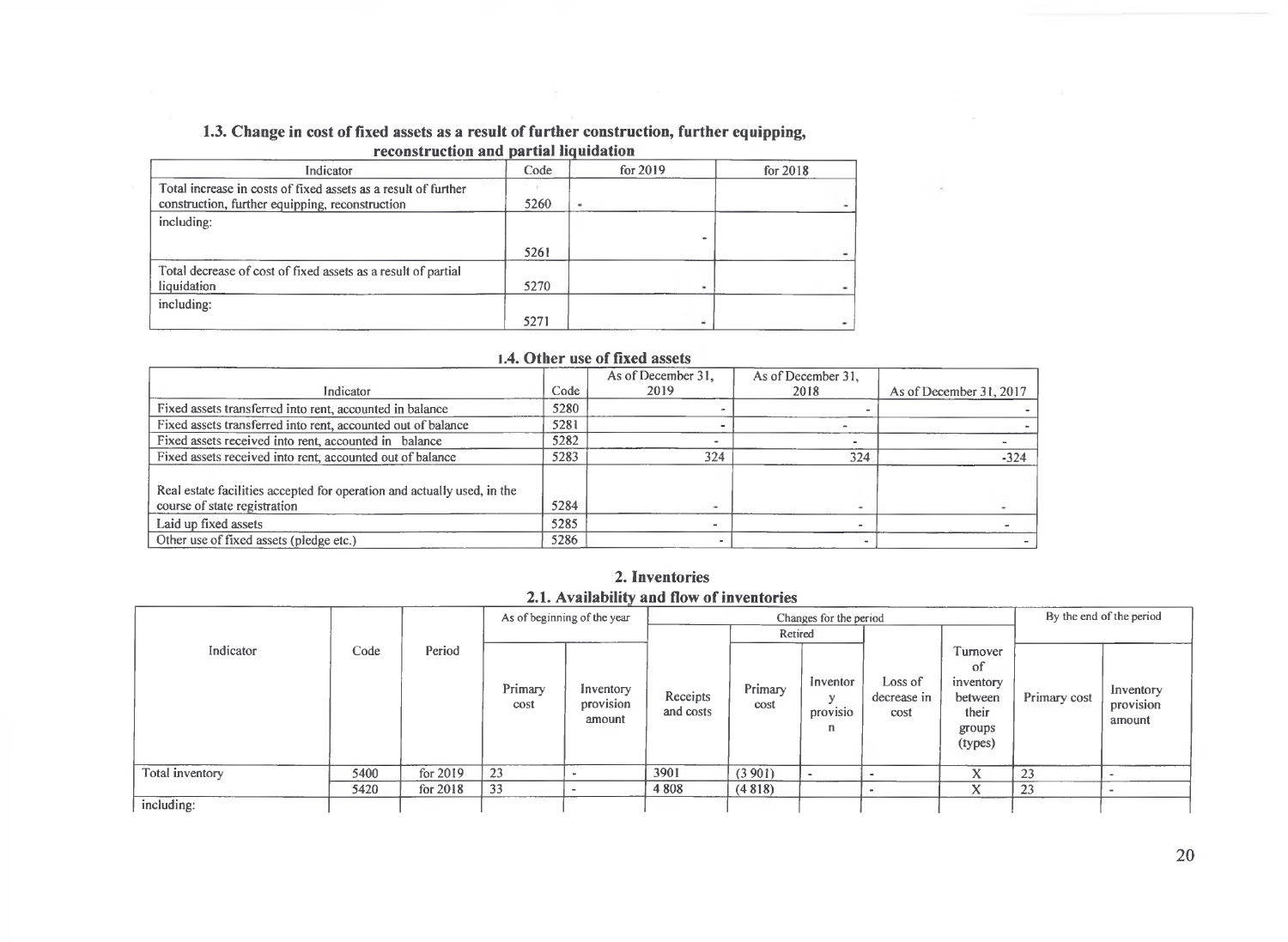| Raw stuff, materials and other | 5401 | for 2019   |                          |        |      | $\overline{\phantom{a}}$ | $\blacksquare$ | $\sim$                   |                   |                          |  |
|--------------------------------|------|------------|--------------------------|--------|------|--------------------------|----------------|--------------------------|-------------------|--------------------------|--|
| similar inventories            | 5421 | for $2018$ |                          |        |      | (1)                      |                | $\sim$                   |                   |                          |  |
| <b>Finished Products</b>       | 5402 | for $2019$ | $\cdot$                  |        |      |                          |                | $\sim$                   |                   |                          |  |
|                                | 5422 | for 2018   | $\sim$                   |        |      |                          |                | $\overline{\phantom{a}}$ |                   |                          |  |
| Goods for resale               | 5403 | for $2019$ |                          |        |      |                          |                |                          |                   |                          |  |
|                                | 5423 | for $2018$ |                          | ۰      |      |                          |                | $\sim$                   |                   |                          |  |
| Shipped goods and finished     | 5404 | for $2019$ | $\overline{\phantom{a}}$ | ۰      |      |                          |                | $\equiv$                 |                   |                          |  |
| products                       | 5424 | for $2018$ |                          |        |      |                          |                | $\sim$                   |                   |                          |  |
| Expenses in production in      | 5405 | for 2019   | $\sim$                   |        |      |                          |                | $\sim$                   |                   | $\overline{\phantom{a}}$ |  |
| progress                       | 5425 | for 2018   | $\sim$                   |        |      | $\sim$                   |                | $\overline{\phantom{a}}$ |                   |                          |  |
| Other inventories and costs    | 5406 | for 2019   |                          |        | 3855 | (3855)                   |                | $\overline{\phantom{a}}$ |                   |                          |  |
|                                |      |            |                          |        |      |                          |                |                          |                   |                          |  |
|                                | 5426 | for 2018   |                          | $\,$   | 4775 | (4775)                   | $\,$           | $\sim$                   |                   | $\sim$                   |  |
| Prepaid expenses (for analytic | 5407 | for $2019$ | 23                       | $\sim$ | 37   | (37)                     |                | $\sim$                   | $\mathbf{v}$<br>л | 23                       |  |
| accounts, which are set out in |      |            |                          |        |      |                          |                |                          |                   |                          |  |
| balance within "Inventories")  | 5427 | for $2018$ | 33                       |        | 32   | (42)                     | $\bullet$      | $\overline{\phantom{0}}$ | v<br>$\lambda$    | 23                       |  |

#### **3. Accounts receivable and Accounts payable 3.1. Availability and flow of accounts receivable**

|                         |      |            |                                                     | As of beginning of the                            |                                                                                         |                                                            |                          |                                  |                          |                                                                      |                                                     |                                                   |  |
|-------------------------|------|------------|-----------------------------------------------------|---------------------------------------------------|-----------------------------------------------------------------------------------------|------------------------------------------------------------|--------------------------|----------------------------------|--------------------------|----------------------------------------------------------------------|-----------------------------------------------------|---------------------------------------------------|--|
|                         |      |            |                                                     | year                                              |                                                                                         |                                                            |                          | Changes for the period           |                          |                                                                      |                                                     | By the end of the period                          |  |
|                         |      |            |                                                     |                                                   | received                                                                                |                                                            |                          | Retired                          |                          |                                                                      |                                                     |                                                   |  |
| Indicator               | Code | Period     | Recogniz<br>ed under<br>the terms<br>of<br>agreemen | Amount of<br>provision<br>fог<br>doubtful<br>debt | As a result of<br>business<br>transactions<br>(debt amount<br>under the<br>transaction) | Outstanding<br>interest,<br>fines and<br>other<br>accruals | Repayme<br>nt            | Writing-off to<br>finance result | Provision<br>recovery    | Transfer<br>from<br>accounts<br>payable to<br>accounts<br>receivable | Recogniz<br>ed under<br>the terms<br>of<br>agreemen | Amount of<br>provision<br>for<br>doubtful<br>debt |  |
| Total non-current       | 5501 | for $2019$ |                                                     | $\overline{\phantom{a}}$                          | $\overline{\phantom{a}}$                                                                |                                                            | $\sim$                   |                                  | $\blacksquare$           |                                                                      | $\blacksquare$                                      |                                                   |  |
| accounts receivable     | 5521 | for 2018   |                                                     | $\sim$                                            | $\overline{\phantom{a}}$                                                                |                                                            | $\overline{\phantom{a}}$ |                                  | $\bullet$                |                                                                      | $\overline{a}$                                      |                                                   |  |
| including:              |      |            |                                                     |                                                   |                                                                                         |                                                            |                          |                                  |                          |                                                                      |                                                     |                                                   |  |
| Settlements with buyers | 5502 | for 2019   |                                                     | $\blacksquare$                                    | $\overline{\phantom{a}}$                                                                |                                                            |                          | $\sim$                           | ۰                        | ۰                                                                    | ۰                                                   |                                                   |  |
| and customers           | 5522 | for 2018   |                                                     | $\epsilon$                                        | $\blacksquare$                                                                          |                                                            | $\ddot{}$                | $\overline{\phantom{a}}$         | $\overline{\phantom{a}}$ | ۰                                                                    | $\sim$                                              | ٠                                                 |  |
| <b>Issued advances</b>  | 5503 | for 2019   |                                                     | $\overline{\phantom{a}}$                          | $\overline{\phantom{a}}$                                                                | ٠                                                          | ٠                        | $\overline{a}$                   | $\sim$                   |                                                                      |                                                     |                                                   |  |
|                         | 5523 | for 2018   |                                                     |                                                   |                                                                                         |                                                            | $\overline{\phantom{a}}$ |                                  | $\sim$                   | $\overline{\phantom{0}}$                                             | $\overline{\phantom{0}}$                            | $\blacksquare$                                    |  |
| Other                   | 5504 | for 2019   |                                                     | $\overline{a}$                                    | $\overline{\phantom{a}}$                                                                | $\bullet$                                                  | $\bullet$                |                                  | $\overline{\phantom{a}}$ | $\blacksquare$                                                       | $\blacksquare$                                      | $\sim$                                            |  |
|                         | 5524 | for 2018   |                                                     | ٠                                                 | $\overline{\phantom{a}}$                                                                | $\overline{\phantom{0}}$                                   | $\blacksquare$           |                                  |                          |                                                                      | ٠                                                   | $\blacksquare$                                    |  |
|                         | 5505 | for $2019$ |                                                     | $\rightarrow$                                     |                                                                                         | $\overline{\phantom{a}}$                                   | $\overline{\phantom{a}}$ | ٠                                | $\blacksquare$           |                                                                      | ٠                                                   | $\rightarrow$                                     |  |
|                         | 5525 | for 2018   |                                                     | $\bullet$                                         | $\overline{\phantom{a}}$                                                                |                                                            |                          | $\overline{\phantom{a}}$         | ٠                        | $\overline{\phantom{a}}$                                             |                                                     | $\,$ $\,$                                         |  |
| Total current accounts  | 5510 | for 2019   | 413                                                 | $\overline{\phantom{a}}$                          | 465                                                                                     |                                                            | (238)                    |                                  | $\bullet$                |                                                                      | 640                                                 | $\sim$                                            |  |

÷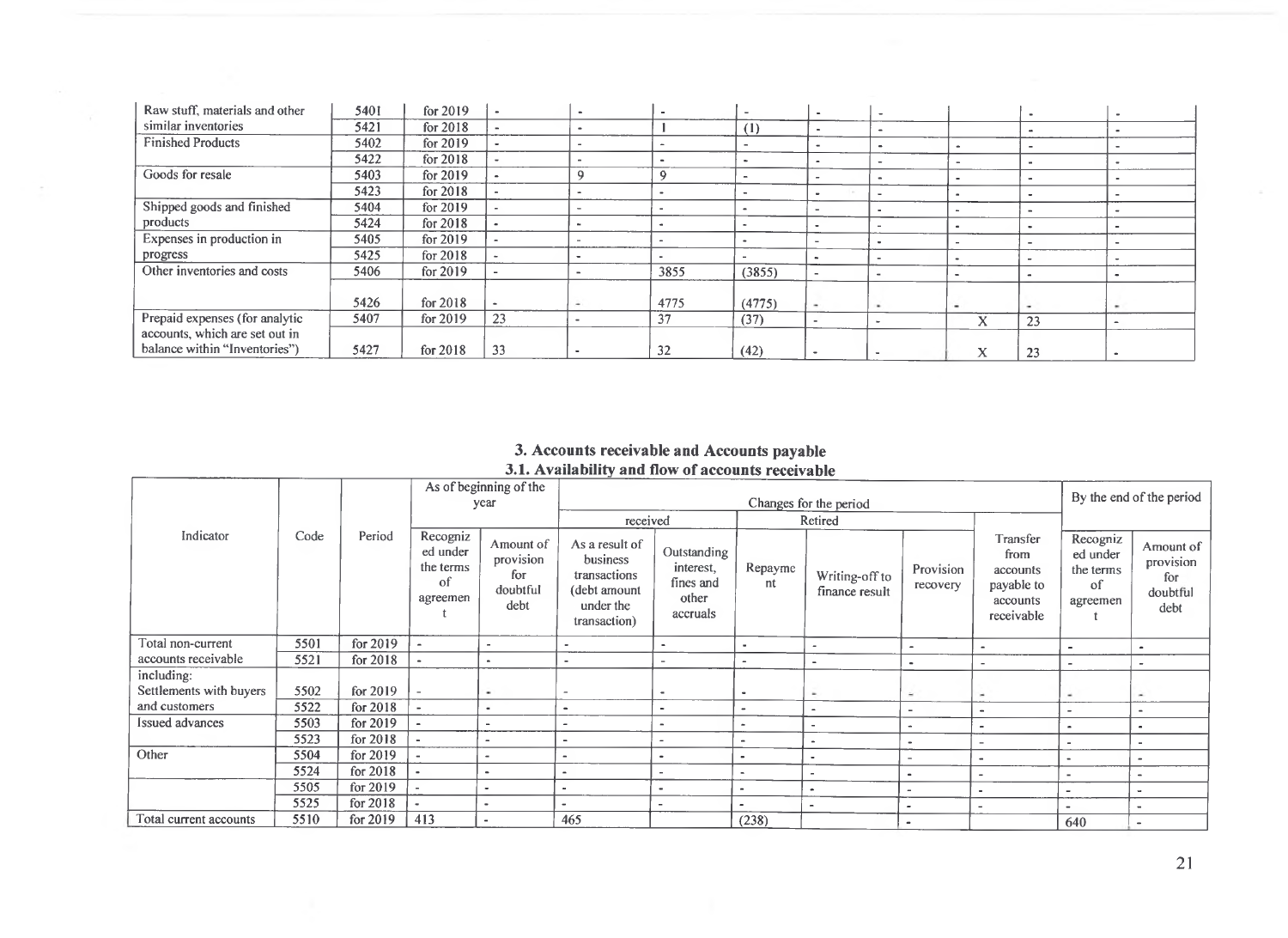| receivable              | 5530 | for 2018   | 1557 | (288) |        | (1144) |        | 288                      | 413            | $\blacksquare$               |
|-------------------------|------|------------|------|-------|--------|--------|--------|--------------------------|----------------|------------------------------|
| including:              |      |            |      |       |        |        |        |                          | $\blacksquare$ |                              |
| Settlements with buyers | 5511 | for $2019$ |      |       |        |        |        |                          | <b>ALC</b>     |                              |
| and customers           | 5531 | for 2018   | 219  | (219) | $\sim$ | (219)  |        | 219                      |                |                              |
| Issued advances         | 5512 | for $2019$ | 261  |       | 164    | (201)  |        | $\overline{\phantom{a}}$ | 224            | $\blacksquare$               |
|                         | 5532 | for $2018$ | 441  |       | $\sim$ | (180)  |        |                          | 261            | $\equiv$                     |
| Other                   |      |            |      |       |        |        |        |                          |                |                              |
|                         | 5513 | for $2019$ | 152  |       | 301    | (37)   |        | $\rightarrow$            | 416            | $\qquad \qquad \blacksquare$ |
|                         | 5533 | for $2018$ | 897  | (69)  |        | (745)  |        | 69                       | 152            |                              |
|                         | 5514 | for 2019   |      |       |        |        |        | $\blacksquare$           |                |                              |
|                         | 5534 | for 2018   |      |       | -      |        |        |                          |                |                              |
| Total                   | 5500 | for $2019$ | 413  |       | 465    | (238)  | $\sim$ |                          | 640            |                              |
|                         | 5520 | for $2018$ | 1557 | (288) |        | (1144) |        | 288                      | 413            |                              |

# **3.2. Availability and flow of accounts payable**

|                                    |      |          |                                               |                                                                                   | Changes for the period                                  |                          |                                                             |                                        |
|------------------------------------|------|----------|-----------------------------------------------|-----------------------------------------------------------------------------------|---------------------------------------------------------|--------------------------|-------------------------------------------------------------|----------------------------------------|
|                                    |      |          |                                               | received                                                                          |                                                         | Retired                  |                                                             |                                        |
| Indicator                          | Code | Period   | Balance at<br>the<br>beginning of<br>the year | As a result of<br>business transactions<br>(debt amount under<br>the transaction) | Outstanding<br>interest, fines<br>and other<br>accruals | repayment                | Transfer from<br>accounts payable to<br>accounts receivable | Balance as at the<br>end of the period |
| Total non-current accounts payable | 5551 | for 2019 | 80 30 7                                       |                                                                                   | $\bullet$                                               | $\overline{\phantom{a}}$ | ٠                                                           | 80 30 7                                |
|                                    | 5571 | for 2018 | $\blacksquare$                                | 80 30 7                                                                           | $\blacksquare$                                          | $\overline{a}$           | $\ddot{\phantom{1}}$                                        | 80 30 7                                |
| including:                         |      |          |                                               |                                                                                   |                                                         |                          |                                                             |                                        |
| credits                            | 5552 | for 2019 | ٠                                             | $\tilde{\phantom{a}}$                                                             | $\blacksquare$                                          | $\sim$                   | $\sim$                                                      | $\sim$                                 |
|                                    | 5572 | for 2018 | $\blacksquare$                                | $\bullet$                                                                         | $\sim$                                                  |                          | $\blacksquare$                                              | $\blacksquare$                         |
| loans                              | 5553 | for 2019 | $\overline{\phantom{a}}$                      | $\overline{\phantom{a}}$                                                          | $\overline{\phantom{a}}$                                | $\sim$                   |                                                             | $\bullet$                              |
|                                    | 5573 | for 2018 |                                               |                                                                                   | $\overline{\phantom{a}}$                                | ٠                        |                                                             |                                        |
| other                              | 5554 | for 2019 | 80 30 7                                       | $\sim$                                                                            | $\overline{\phantom{a}}$                                | ٠                        |                                                             | 80307                                  |
|                                    | 5574 | for 2018 | $\overline{\phantom{a}}$                      | 80 30 7                                                                           | $\sim$                                                  | $\bullet$                | $\overline{\phantom{a}}$                                    | 80 307                                 |
| Total current accounts payable     | 5560 | for 2019 | 118725                                        | 6957                                                                              | 90                                                      | $(19\ 771)$              |                                                             | 106 001                                |
|                                    | 5580 | for 2018 | 178 683                                       | 20219                                                                             | 149                                                     | (80326)                  |                                                             | 118725                                 |
| including:                         |      |          |                                               |                                                                                   |                                                         |                          |                                                             |                                        |
| settlements with suppliers and     | 5561 | for 2019 | 41                                            | 174                                                                               |                                                         | (30)                     |                                                             | 185                                    |
| contractors                        | 5581 | for 2018 | 16                                            | 41                                                                                | $\overline{\phantom{a}}$                                | (16)                     | $\overline{\phantom{0}}$                                    | 41                                     |
| Received advances                  | 5562 | for 2019 | $\sim$                                        | $\sim$                                                                            | ٠                                                       | $\sim$                   | ٠                                                           | $\blacksquare$                         |
|                                    | 5582 | for 2018 |                                               | $\blacksquare$                                                                    | $\sim$                                                  | $\blacksquare$           | $\blacksquare$                                              | $\sim$                                 |
| Taxes and levies payment           | 5563 | for 2019 | 14                                            | $\overline{2}$                                                                    |                                                         | (1)                      | $\qquad \qquad \blacksquare$                                | 16                                     |
|                                    | 5583 | for 2018 | 16                                            | (2)                                                                               | 3                                                       | (3)                      | $\blacksquare$                                              | 14                                     |
| credits                            | 5564 | for 2019 | 118,100                                       | 6781                                                                              | $\sim$                                                  | (19641)                  | $\blacksquare$                                              | 105,240                                |
|                                    | 5584 | for 2018 | 97 9 20                                       | 20180                                                                             |                                                         |                          | $\sim$                                                      | 118,100                                |
| Interest on credits                | 5565 | for 2019 | 570                                           |                                                                                   | 89                                                      | (99)                     |                                                             | 560                                    |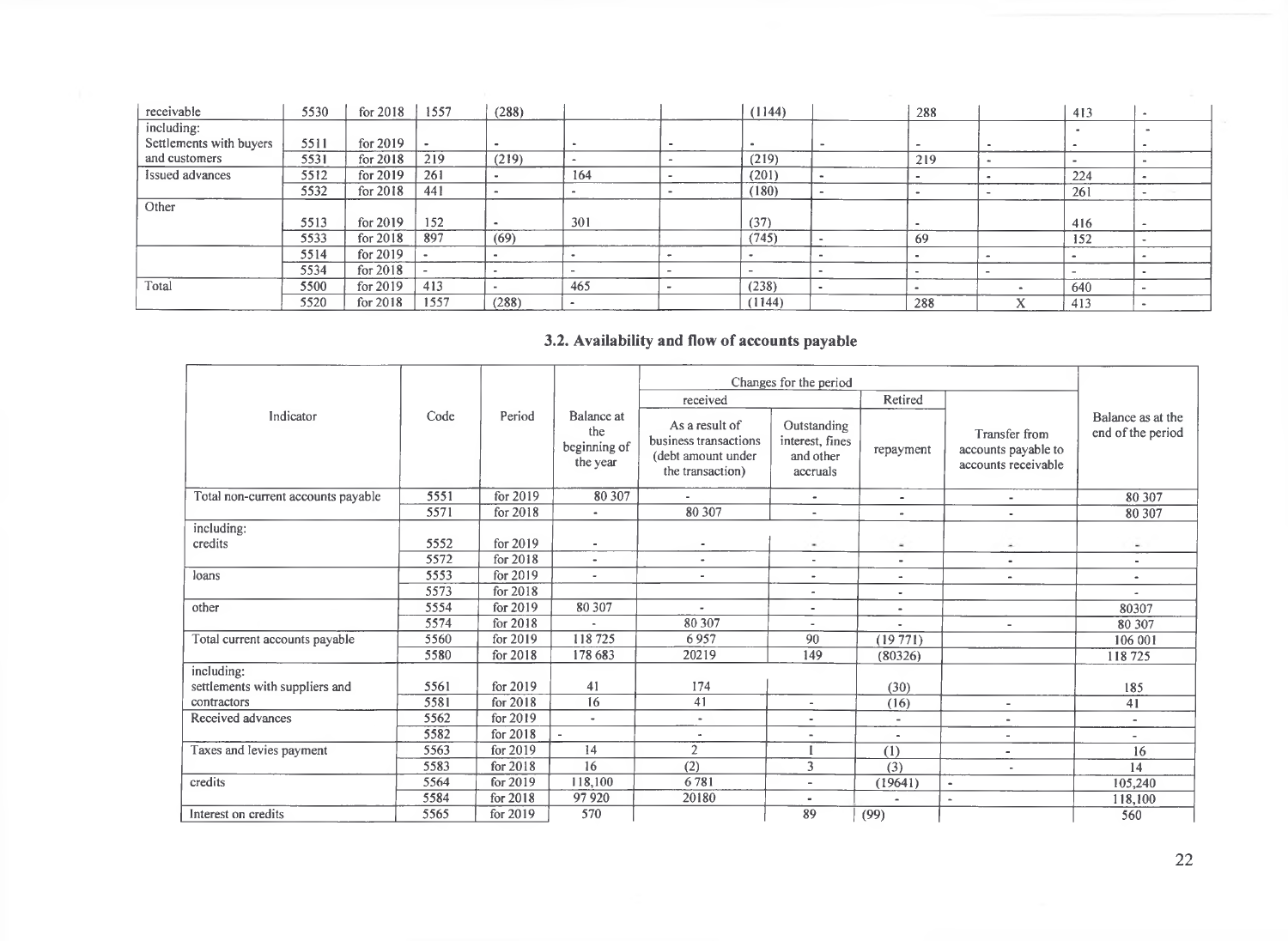|          | 5585 | for 2018   | 424     |         | 146 |         |        | 570     |
|----------|------|------------|---------|---------|-----|---------|--------|---------|
| other    | 5566 | for 2019   |         |         |     |         |        |         |
| ________ | 5586 | for $2018$ | 80 30 7 |         |     | (80307) |        |         |
|          | 5567 | for 2019   |         |         |     |         | ______ |         |
|          | 5587 | for 2018   |         |         |     |         |        |         |
| Total    | 5550 | for $2019$ | 199 032 | 6957    | 90  | (19771) |        | 186 308 |
|          | 5570 | for 2018   | 178 683 | 100 526 | 149 | (80326) |        | 199 032 |

## **4. Costs of production**

| Indicator                                                                               | Code | for 2019 | for 2018 |
|-----------------------------------------------------------------------------------------|------|----------|----------|
| Tangible costs                                                                          | 5610 |          |          |
| <b>Salaries</b>                                                                         | 5620 | 1 1 9 6  | 1352     |
| Social security withholdings                                                            | 5630 | 470      | 402      |
| Depreciation                                                                            | 5640 |          | 50       |
| Other costs                                                                             | 5650 | 2 1 8 9  | 2970     |
| Total by items                                                                          | 5660 | 3855     | 4775     |
| Change of balances (increase [-]): in production in progress, finished<br>products etc. | 5670 |          |          |
| Change of balances (decrease [+]): in production in progress, finished<br>products etc. | 5680 | ۰        | ۰        |
| Total costs for ordinary business                                                       | 5600 | 3 855    | 4 7 7 5  |

#### **5. Estimated liabilities**

| Indicator                                            | Code | Balance at the<br>beginning of<br>the year | Recognized | Repaid | Written-off as<br>excessive<br>amount | Balance as of<br>the end of<br>period |
|------------------------------------------------------|------|--------------------------------------------|------------|--------|---------------------------------------|---------------------------------------|
| Total estimated liabilities                          | 5700 | 297                                        | 113        | (187)  |                                       | 223                                   |
| including:                                           |      |                                            |            |        |                                       |                                       |
| Estimated liabilities for payment of vacations       | 5701 | 141                                        | 34         | (130)  |                                       | 45                                    |
| Estimated liabilities for payment of annual bonus    | 5702 | 156                                        |            | (57)   |                                       | 103                                   |
| Estimated liabilities for payment of bonus to buyers | 5703 |                                            |            |        |                                       |                                       |
| Estimated liabilities for actual costs               | 570  |                                            | 75         |        |                                       |                                       |

 $\cdot$